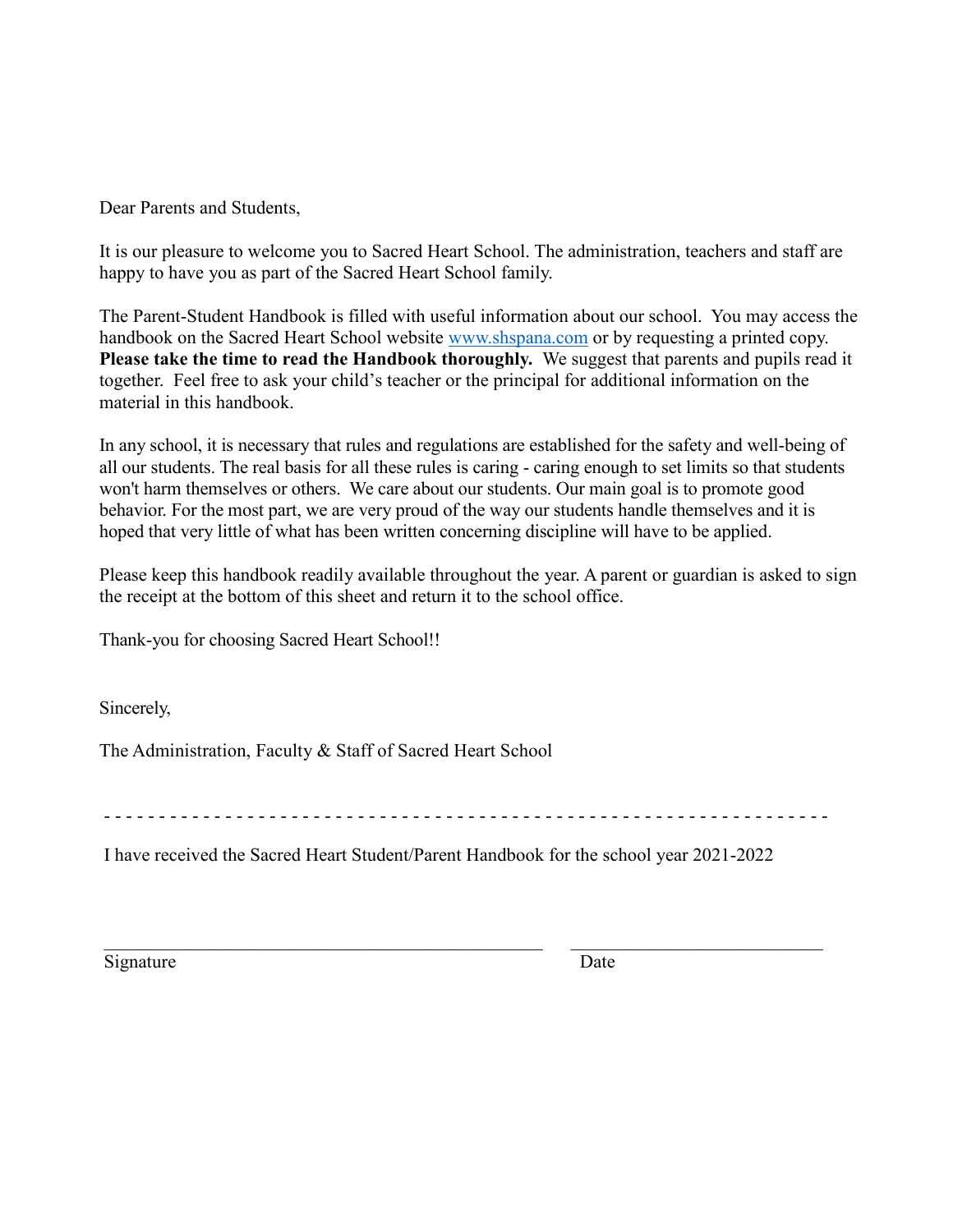## *Mission Statement*

*Our mission at Sacred Heart School is to provide opportunities for students to actively live the Catholic faith, which will permeate their relationships with the school, family, parish, and world. The school is an extension of our student's family and an essential component of St. Patrick's Parish, Pana, IL. Ultimately, Sacred Heart School strives for the spiritual and academic opportunity that will endow students with responsibility and freedom, and with a thoughtful understanding of God's role in their lives.*

# *Nondiscriminatory Policy*

*Sacred Heart School does not discriminate on the basis of race, color, sex, or national/ethnic origin in the administration of its admissions policies, educational policies, scholarships, loan programs, athletic policies, and any school administered programs. All students have the same rights, privileges, and access to programs and activities generally accorded or made available to the students at the school. The principal has been designated by the pastor to coordinate activities and to investigate complaints for Title IX.*

# *Procedure for Amending School Policy*

*A recommendation to amend school policy requires a vote of one more than a simple majority of school board members present at a regular meeting in which a quorum is present. The Pastor has the final say on whether a recommendation to amend school policy will be adopted.*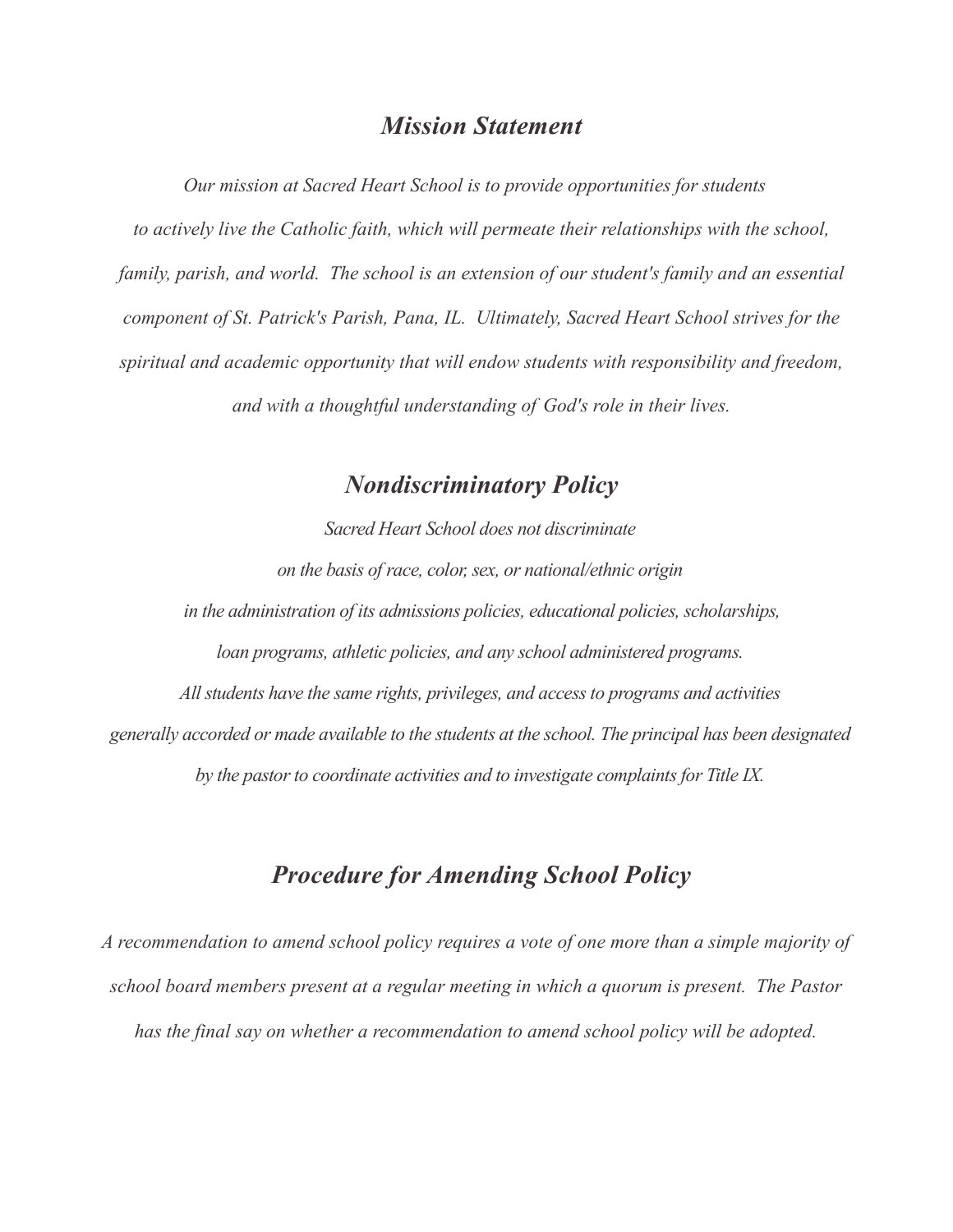# **PHILOSOPHY OF SACRED HEART SCHOOL**

We believe that Catholic Education is an expression of the mission entrusted by Jesus to the Church He founded. The four-fold purpose of Catholic Education is to teach doctrine, to build community, to worship, and to serve. Through education, the Church seeks to prepare its members to proclaim the Good News and to put it into action. Community is at the heart of Catholic Education, not simply to be taught, but a reality to be lived. The experience of community leads naturally to service of God, Church and neighbor.

# **CATECHETICAL GOALS**

- 1. That in all our teaching we may foster a love for truth, goodness and beauty.
- 2. That by word and example we may communicate Christian values to those to whom we minister.
- 3. That by our faith, energy, and devotion, we may inspire others with a sense of responsibility for the world.
- 4. That we may serve those in need, in our school and in our community, with kindness and dedication.
- 5. That we may be faithful to our vocation as Christian educators.
- 6. That through our worship, we may contribute to the completion of all things in the risen Christ.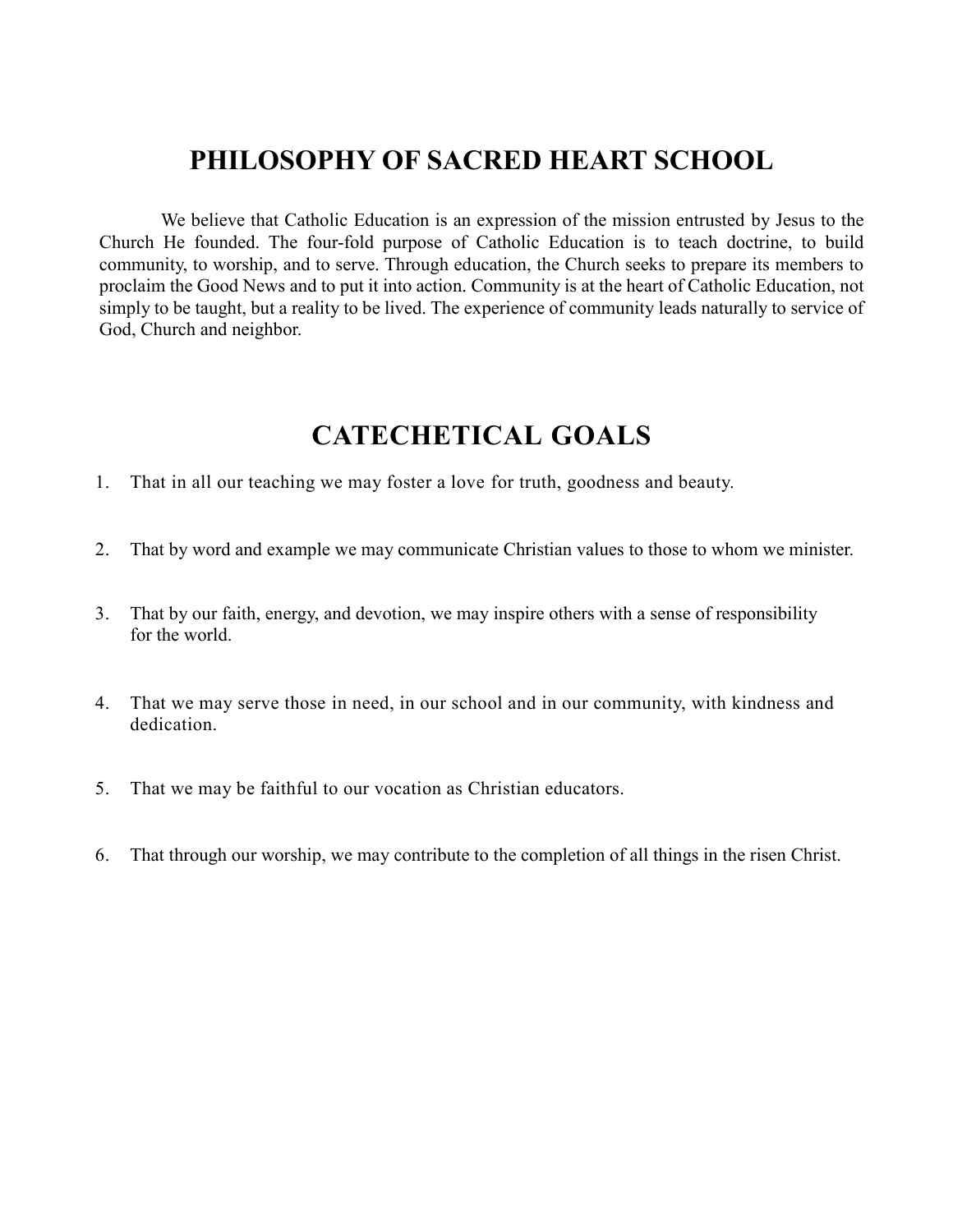# **SACRED HEART SCHOOL**

# **VISION STATEMENT**

The vision of Sacred Heart School consists of several components:

- 1. Our building will be clean and orderly, and will show that active learning is taking place.
- 2. Our students and staff will make greater use of technology to facilitate student independence and self-discipline.
- 3. Students will take responsibility for their choices in both word and action.
- 4. Cooperative learning and multi-age interaction will permit students to develop general successful life skills.
- 5. Students and educators will have pride of ownership in the school with a consistent code of behavior and ethics, derived from the school's philosophy and mission.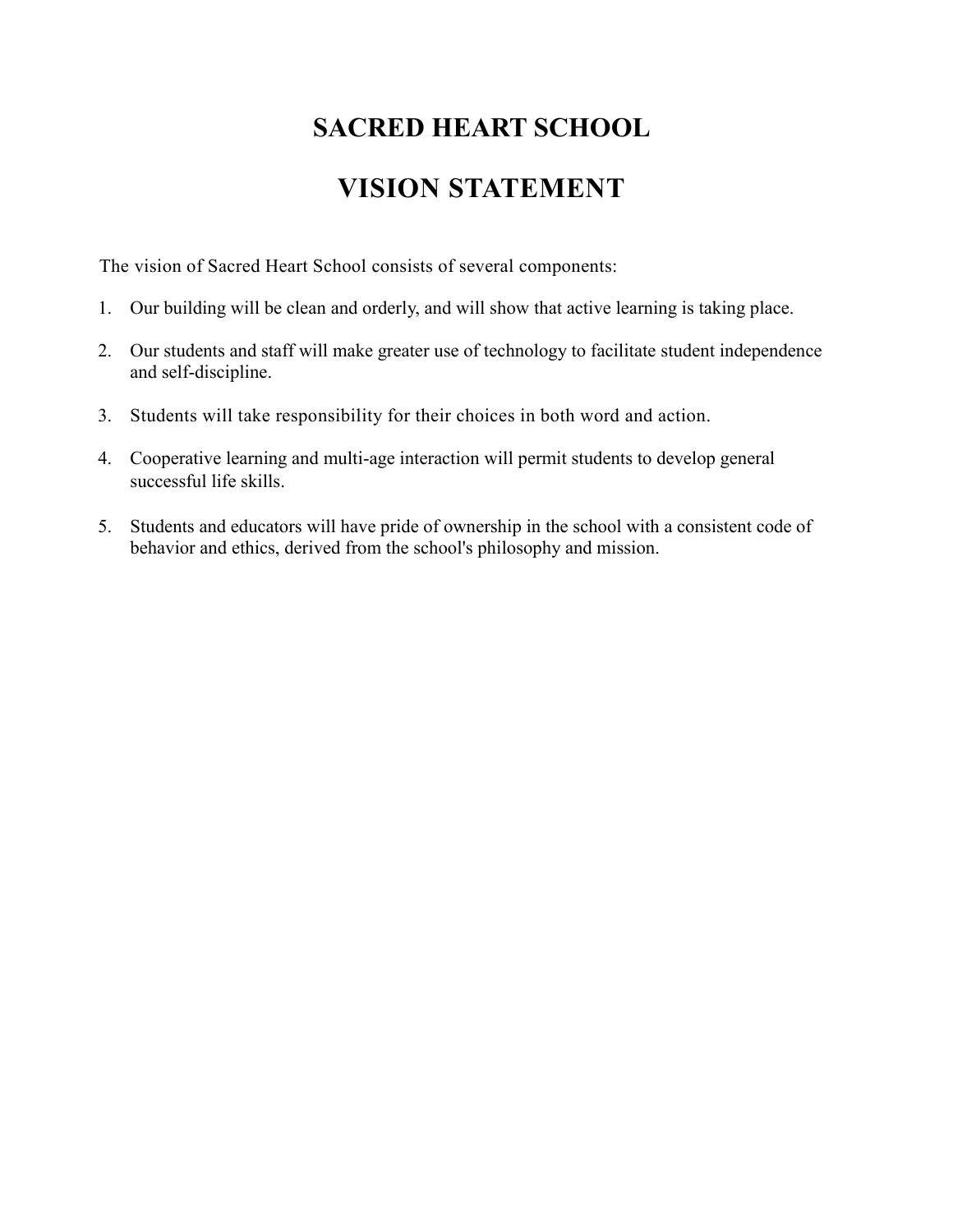## **Table of Contents**

| Admission - School Insurance - Social Media Policy                                                                                                                          | Page 1   |
|-----------------------------------------------------------------------------------------------------------------------------------------------------------------------------|----------|
| Arrival/Dismissal - Parking/Drop Off & Pick Up<br>Attendance/Tardiness                                                                                                      | Page 2   |
| Visitors - Dress Code/Appearance                                                                                                                                            | Page 3-5 |
| Athletics - Bad Weather Procedures                                                                                                                                          | Page 6   |
| Bicycles/Skateboards/Roller Blades - Books<br>Conduct/General Behavior Expectations - Off Campus Behavior                                                                   | Page 7   |
| Disciplinary Procedures - Aggressive/Bullying Behavior<br><b>After School Detentions</b>                                                                                    | Page 8   |
| In School Suspension - External Suspension & Expulsion                                                                                                                      | Page 9   |
| <b>General School Rules/Expectations</b>                                                                                                                                    | Page 10  |
| Lunchroom Expectations/Procedures                                                                                                                                           | Page 11  |
| <b>Playground Expectations/Consequences</b>                                                                                                                                 | Page 12  |
| <b>Bus Transportation Rules/Consequences</b>                                                                                                                                | Page 13  |
| Report Cards - Release of School Records                                                                                                                                    | Page 14  |
| Missing Person/His or Her School Records<br>Testing                                                                                                                         | Page 15  |
| Homework - Late Homework Policy - Promotion/Retention                                                                                                                       | Page 16  |
| Field Trips & Retreats - Contact Information/School Telephone Usage<br><b>Cell Phones</b>                                                                                   | Page 17  |
| Withdrawals/Re-Admission - Asbestos<br>Unanticipated Situations & Concerns - Financial Policies - Tuition                                                                   | Page 18  |
| Technology & Photo Access - Acceptable Use - Unacceptable Use                                                                                                               | Page 19  |
| Wellness Policy - Student Supplies Inspection -- Supportive Services<br>Parent/Teacher Conferences - Safe Environment - Additional Parent Information<br>Newborn Infant Act | Page 20  |
| <b>Health Policies</b>                                                                                                                                                      | Page 21  |
| Weapons/Threatening Behavior/Attack on Personal<br>Police Questioning/Threats/Notification of Law Enforcement                                                               | Page 22  |
| Reporting Drug Violations to Authorities<br>Reporting Firearms on School Property to Authorities                                                                            | Page 23  |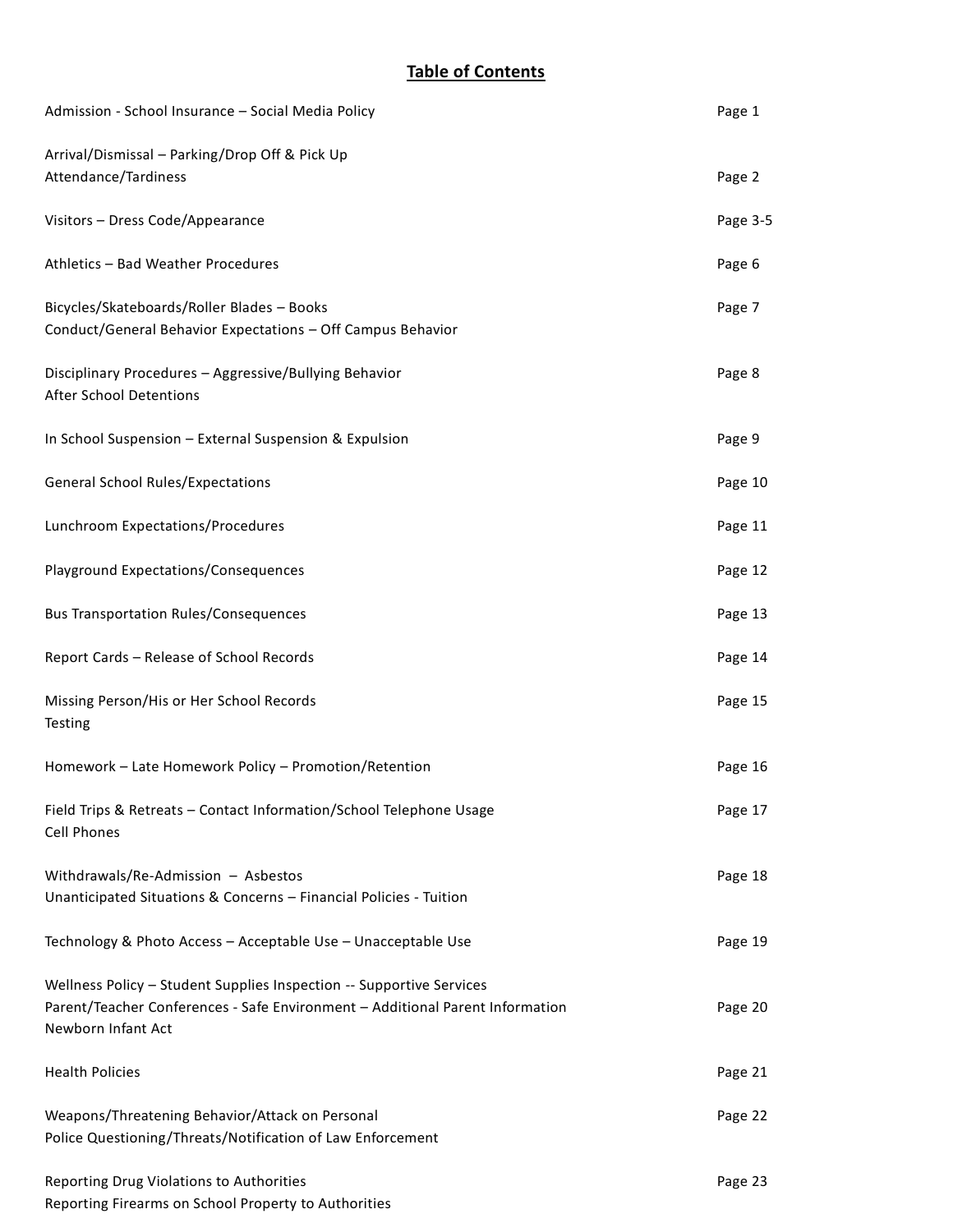## **Admission**

Children entering Kindergarten must be at least five (5) years old before September 1 and children entering first grade must be at least six (6) years old before September 1 of the school year. These are minimum ages and parents may choose to postpone enrollment for one year to permit an additional year of maturity.

Children enrolling in our school for the first time will register by completing the following requirements:

- **1.** A completed enrollment form for each child.
- **2.** An official birth certificate verifying the birth date of each child to be enrolled.
- **3.** Evidence of required immunizations, health, dental, and eye examinations, and proof of lead screening on each child.
- **4. Necessary information and permission for our school to request transfer records** from the previous school attended.
- **5. A signed medical consent form allowing the administrator or his/her designee to administer prescription and/or non- prescription drugs at school, when necessary.**

#### **School Insurance:**

Sacred Heart School maintains a group accident insurance policy. This insurance is available to all members of the student body at a nominal cost and information may be picked up at registration or in the school office. A parent or guardian must sign an affidavit that their student(s) currently has private or public health insurance coverage or the parent or guardian must purchase school accident insurance.

## **Social Media Policy**

Expectations of Parents/Guardians of registered Sacred Heart Students regarding social media use in regard, but not limited to:

- 1. Raising major concerns and/or complaints directly with the school rather than posting them on social media whether on their own pages, in closed groups (e.g. groups set up for school parents to communicate with each other) or on the school's pages.
- 2. Not posting anything malicious about the school or any member of the school community.
- 3. Asking friends/family member to remove malicious posts/complaints about the school or any member of the school community and to please bring those to the school as well.

If a parent/guardian is accused of making malicious comments about the school or a teacher on social media, the parent(s)/guardian(s) will be invited to a meeting with the school. If the parent has a reasonable complaint, this should be addressed through the usual complaints procedure – but the school can request that the offensive comments are removed. If the parent refuses, reserves the right to remove posts from the school's page(s); including closed groups, the school can escalate the matter by reporting it to the social networking site or the local authority, or can seek legal advice. Comments that are threatening, abusive, racist, sexist or that could be seen as a hate crime can be reported to the police as online harassment.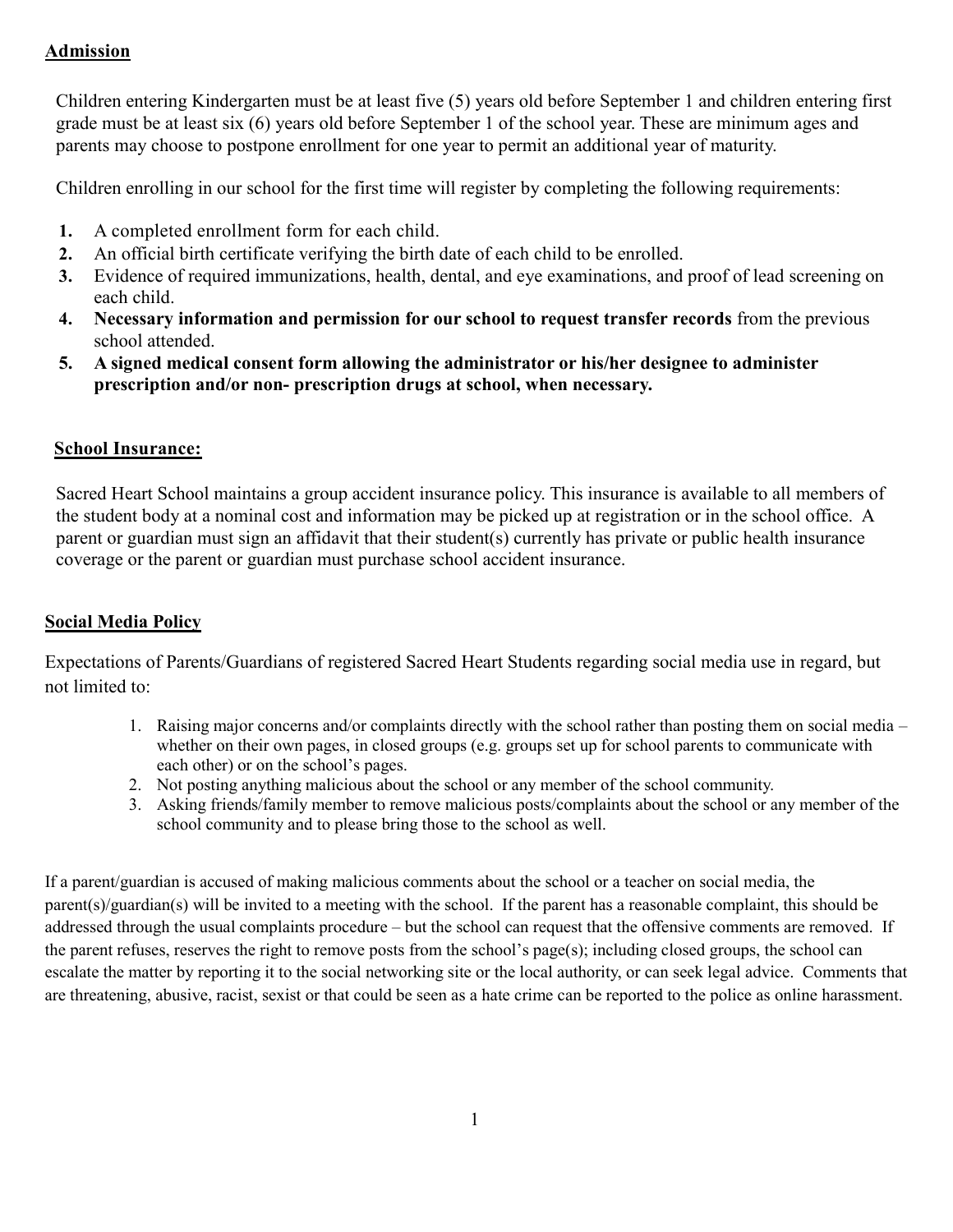## **Arrival/Dismissal Times:**

Students should NOT arrive to school before 7:45 a.m. Students are NOT allowed in the school building before 7:45 a.m. unless they have written permission from their teacher or the principal. Bus students will arrive at approximately 7:55 a.m. All students should go straight to his/her classroom before going to Mass on Mass days.

Students will be dismissed at 3:05 p.m. on Mondays, Tuesdays, Thursdays and Fridays. Students will be dismissed at 2:20 p.m. on Wednesdays.

## **Parking/Drop-Off/Pick-Up**:

**ALL CAR RIDERS MUST BE DROPPED OFF AND PICKED UP IN THE SCHOOL YARD NORTH OF THE SCHOOL BUILDING.** Please be prompt in picking up your children. For the safety of the students, if a child is not picked up by 3:15 p.m., the student will be instructed to wait in the school office. After 3:15 p.m., a parent will need to report to the school office to sign out his/her child.

It is imperative that all persons responsible for dropping-off and/or picking up of their children keep in mind that our primary concern is our student's safety. **NO ONE WILL BE ALLOWED TO PARK IN THE NO PARKING ZONE ALONG OAK STREET AND NO PARKING IS ALLOWED IN THE SAVE-A-LOT FOODS PARKING LOT**.

## **Attendance;**

According to Illinois School Code and Illinois law, students are required to be in attendance each day school is in session unless there is valid cause for being absent. Valid cause for student absence shall be illness, observance of religious holiday, death in immediate family and family emergency, and shall include such other situations beyond the control of the student as determined by administration. When it is necessary for a child to miss school, please call the school office (562-2425) before 9:00 a.m. on that day. In persistent cases of absence or tardiness, the services of the public school truant officer, shall be enlisted. After 3 consecutive days of being absent, students must bring a doctor's note.

Promptness to class/school is extremely important. Students are to be in their classroom or at school Mass no later than 8:00 a.m. If a student is tardy, the teacher will confer with the student after class or after school. **AFTER A THIRD UNEXCUSED TARDY IN ANY GIVEN QUARTER, THE TEACHER WILL REFER THE STUDENT TO THE PRINCIPAL'S OFFICE AND A PARENT CONFERENCE WILL BE SCHEDULED TO ADDRESS THE ISSUE AND DEVELOP A CORRECTIVE PLAN.**

A student with an excused absence will be allowed as many days as he/she was absent to make up missed work, starting with the day he/she returns to school. Examples of excused absences are illnesses and family emergencies.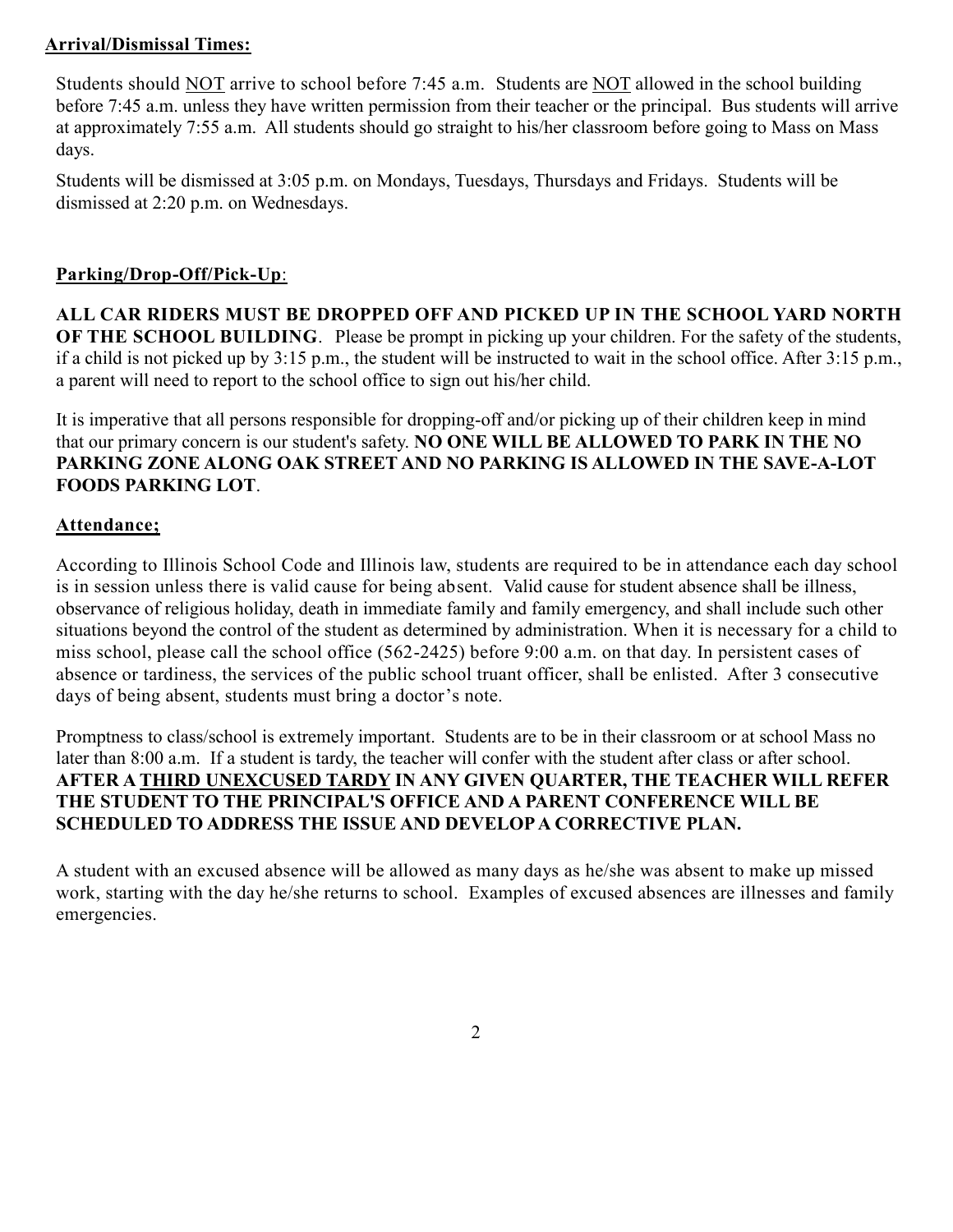#### **Visitors:**

#### **ALL VISITORS, INCLUDING PARENTS/GUARDIANS, MUST REPORT DIRECTLY TO THE OFFICE. IN ORDER TO AVOID DISRUPTING CLASS ACTIVITIES, PARENTS ARE ASKED TO DROP OFF STUDENT SUPPLIES AND CLASSROOM MATERIALS IN THE OFFICE. ANY VISITOR WHO HAS PERMISSION TO REMAIN IN THE BUILDING MUST SIGN IN AND OUT IN THE OFFICE.**

## **Dress Code:**

Sacred Heart School takes extreme pride in the appearance of our students while they are in attendance at our school. A student's dress reflects the quality of our school, as well as the quality of his or her work. We require our students to dress appropriately when at our school and when they are representing our school in extracurricular activities. The Dress Code is intended to develop and promote self-discipline, self-worth, and selfesteem and, consequently, helps to prepare students to live and learn according to our Catholic Faith.

It is imperative that ALL parents exercise good judgment in the appropriateness of clothing that you allow your child to wear to school. If there are any questions or concerns as to the appropriateness of a student's apparel, the student will be sent to the office. If a student's attire is determined to be inappropriate, the student's parent will be notified. **The student will rejoin his/her class as soon as he/she has appropriate attire consistent with the dress code**.

Student dress must adhere to the following dress code guidelines.

# **KINDERGARTEN - 4TH GRADE BOYS**

- **SHIRT HUNTER GREEN UNIFORM OXFORD OR POLO SHIRT** with long or short sleeves. No logos or emblems. Buttoned to the second button from top. Must be tucked in at all times.
- **PANT** PLAIN NAVY BLUE UNIFORM PANTS with plain black, blue, or brown dress belt. No cargo/slit leg pockets or other embellishments. Pant legs may not be tucked into any boots.
- **SWEATER SOLID NAVY BLUE OR WHITE LONG-SLEEVE SWEATER OR SWEATER VEST** worn over uniform shirt. No logos or emblems. No Hoods.
- **SHOES SHOES WITH CLOSED HEELS AND TOES.** NO SANDALS OF ANY TYPE OR COWBOY BOOTS MAY BE WORN. All shoes must be worn with socks.
- **SOCKS NAVY BLUE, BLACK, OR WHITE SOCKS** of a single, solid color and with NO logo/emblem.
- **SHORTS** Weather permitting, boys may wear NAVY BLUE UNIFORM KNEE-LENGTH SHORTS from the start of school in August until October 1 and from May 1 until the end of the school year. NO cargo pockets or other embellishments.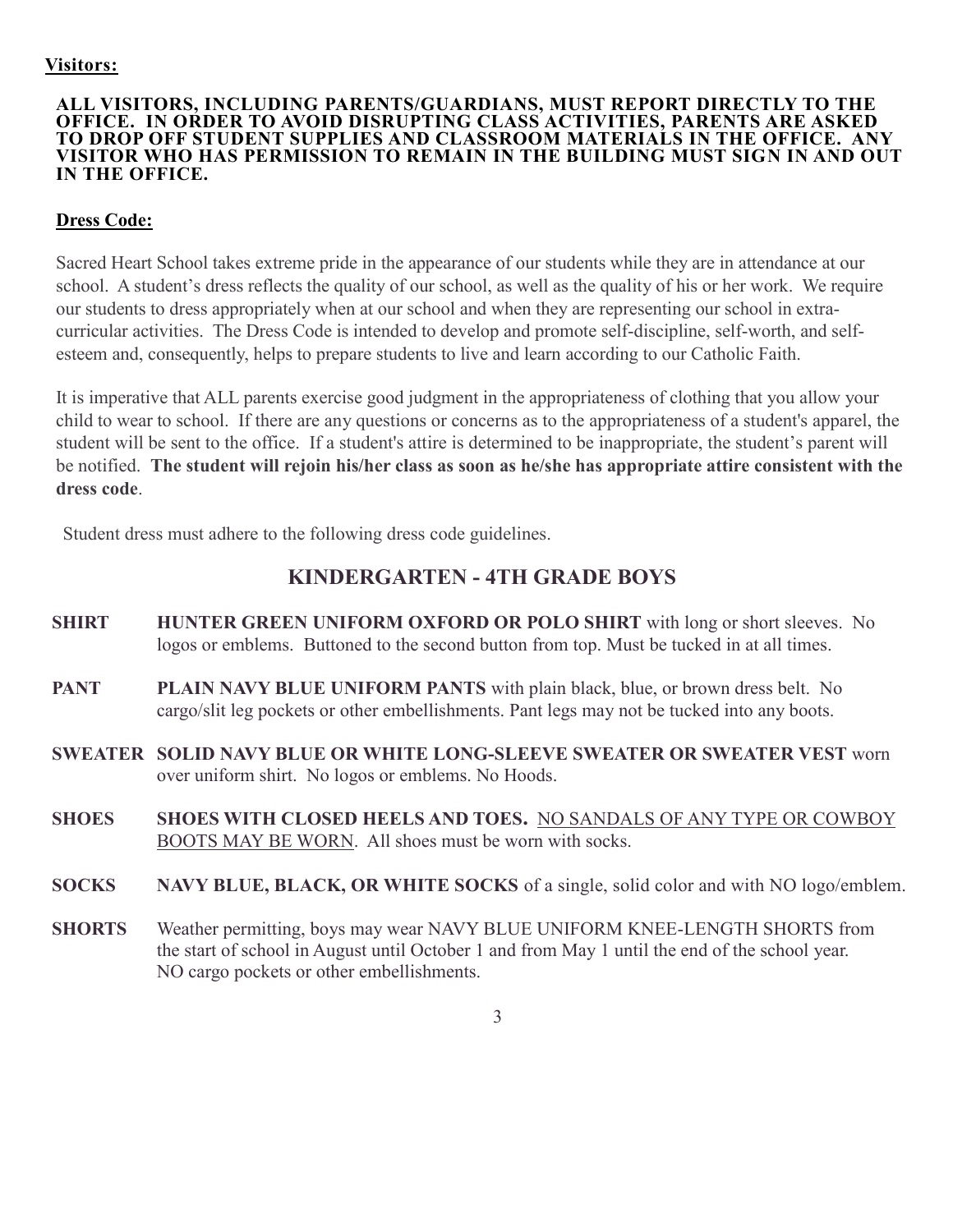## **KINDERGARTEN - 4TH GRADE GIRLS**

- **SHIRT HUNTER GREEN UNIFORM OXFORD OR POLO** with long or short sleeves. No logos or emblems. Buttoned to the second button from top. Must be tucked in at all times.
- **PANT** PLAIN NAVY BLUE UNIFORM PANT with plain black, blue, or brown dress belt. No cargo/slit leg pockets or any other embellishments. Pant legs may not be tucked into any boots**.**
- **JUMPER/ PLAIN NAVY BLUE JUMPER OR SKIRT, knee-length (**with plain black, brown **SKIRT** or navy dress belt, if garment has belt loops**)**
- **SWEATER SOLID NAVY BLUE OR WHITE LONG SLEEVE SWEATER OR SWEATER VEST** worn over uniform shirt. No logos or emblems. No Hoods.
- **SHOES SHOES WITH CLOSED HEELS AND TOES.** NO SANDALS OF ANY TYPE OR COWBOY BOOTS MAY BE WORN. All shoes must be worn with socks.
- **SOCKS/ NAVY BLUE, BLACK, OR WHITE SOCKS/TIGHTS** of a single solid color
- **TIGHTS** with NO embellishments.
- **SHORTS** Weather permitting, girls may wear NAVY BLUE UNIFORM KNEE-LENGTH SHORTS, SKORTS OR CAPRIS from the start of school in August until October 1<sup>st</sup> and from May 1 until the end of the school year. NO cargo pockets or other embellishments.

# **5 th GRADE - 8TH GRADE BOYS**

- **SHIRT NAVY BLUE UNIFORM OXFORD OR POLO with long or short sleeves.** No logos or emblems. Buttoned to the second button from top. Must be tucked in at all times.
- **PANT PLAIN KHAKI UNIFORM PANTS** with plain black, blue, or brown dress belts. No cargo/slit leg pockets or any other embellishments. Pant legs may not be tucked into any **boots**
- **SWEATER PLAIN NAVY BLUE OR WHITE LONG SLEEVE SWEATER OR SWEATER VEST** worn over uniform shirt. No logos or emblems. No Hoods.
- **SHOES SHOES WITH CLOSED HEELS AND TOES.** NO SANDALS OF ANY TYPE OR COWBOY BOOTS MAY BE WORN**.** All shoes must be worn with socks.
- **SOCKS NAVY BLUE, BLACK, OR WHITE SOCKS of a single, solid color and with no emblem.**
- **SHORTS** Weather permitting, boys may wear KHAKI UNIFORM KNEE- LENGTH SHORTS from the start of school in August until October  $1<sup>st</sup>$  and from May 1 until the end of the school year. No cargo pockets or other embellishments.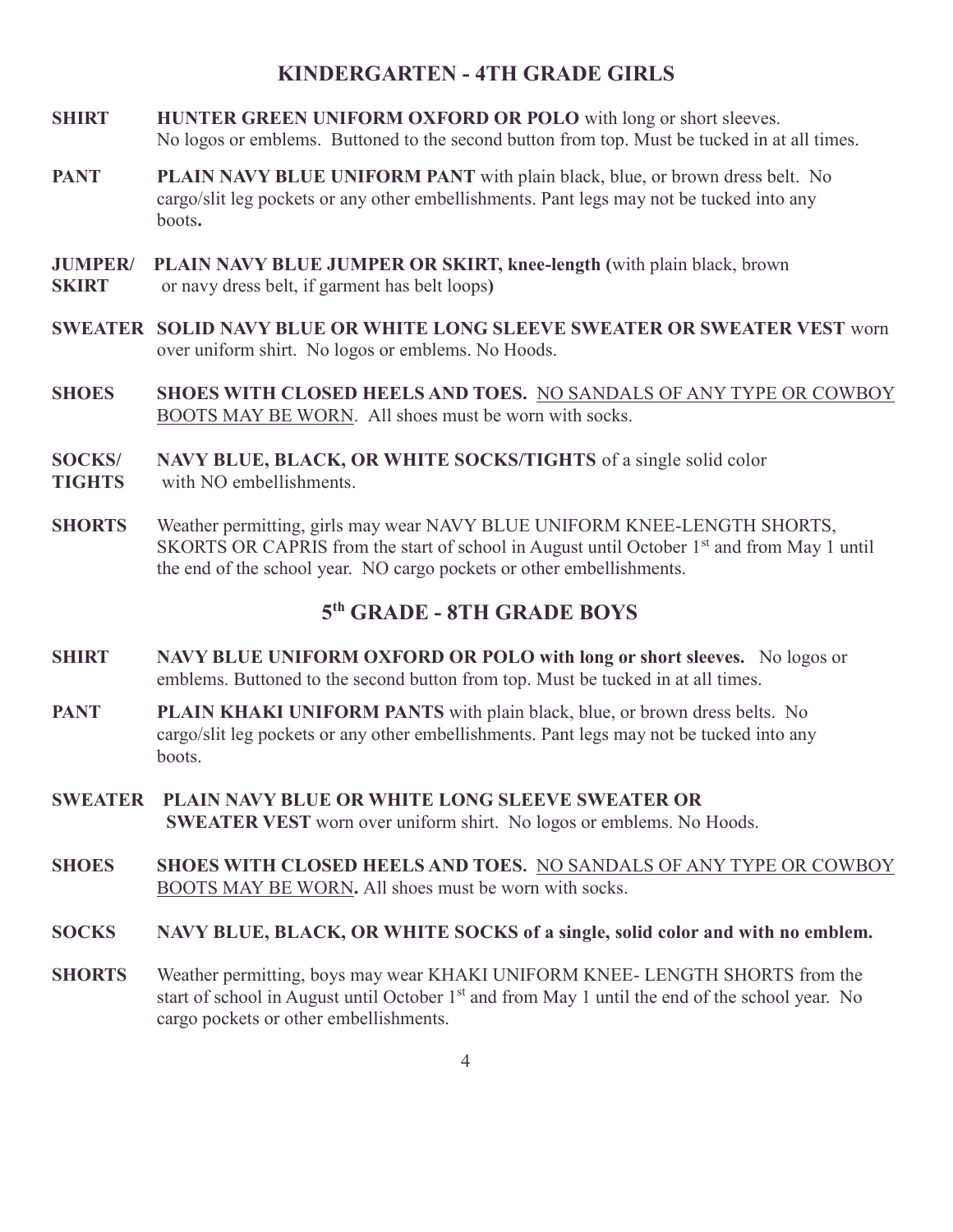# **5TH GRADE – 8 TH GRADE GIRLS**

- **SHIRT NAVY BLUE UNIFORM OXFORD OR POLO with long or short sleeves.**  No logos or emblems. Buttoned to the second button from top. Must be tucked in at all times.
- **PANT PLAIN KHAKI UNIFORM PANTS with plain black, blue, or brown dress belt.** No cargo/slit leg pockets or other embellishments. Pant legs may not be tucked into any boots.
- **JUMPER/ PLAIN KHAKI UNIFORM KNEE-LENGTH (**with plain black, blue, or brown **SKIRT** dress belt if garment has belt loops)
- **SWEATER NAVY BLUE OR WHITE LONG SLEEVE SWEATER OR SWEATER VEST** worn over uniform shirt. No logos or emblems. No Hoods.
- **SHOES SHOES WITH CLOSED HEELS AND TOES.** NO SANDALS OF ANY TYPE OR COWBOY BOOTS MAY BE WORN. All shoes must be worn with socks.
- **SOCKS/ NAVY BLUE, BLACK, OR WHITE SOCKS/TIGHTS** of a single, solid color
- **TIGHTS** and with no emblem or other embellishments.
- **SHORTS** Weather permitting, girls may wear **PLAIN KHAKI UNIFORM KNEE-LENGTH SHORTS or PLAIN KHAKI CAPRIS** from the start of school in August until October 1<sup>st</sup> and from May 1 until the end of the school year. NO cargo pockets or other embellishments.

## **FOR ALL GRADES**

#### **SWEATSHIRTS Only PLAIN NAVY OR WHITE sweatshirts or NAVY, WHITE OR GREEN sweatshirts with the St. Pat's logo are allowed. No Hoodies**.

- **JACKETS** Only the **APPROVED SACRED HEART SCHOOL JACKET** with the school emblem, sold by S.H.O.P. may be worn in the classroom.
- **NOTE:** On "Dress Down" days when Hoodies may be worn, sweatshirts must not display graphics or words that are offensive or inappropriate. Students may not wear hoods over their heads**.**

#### **Tattoos & Body Art:**

Tattoos and body art of any kind do not comply with the expectations of our dress code and are, therefore, not allowed. If a student has a tattoo or body art, it must be removed or fully covered so as to not be visible during the school day.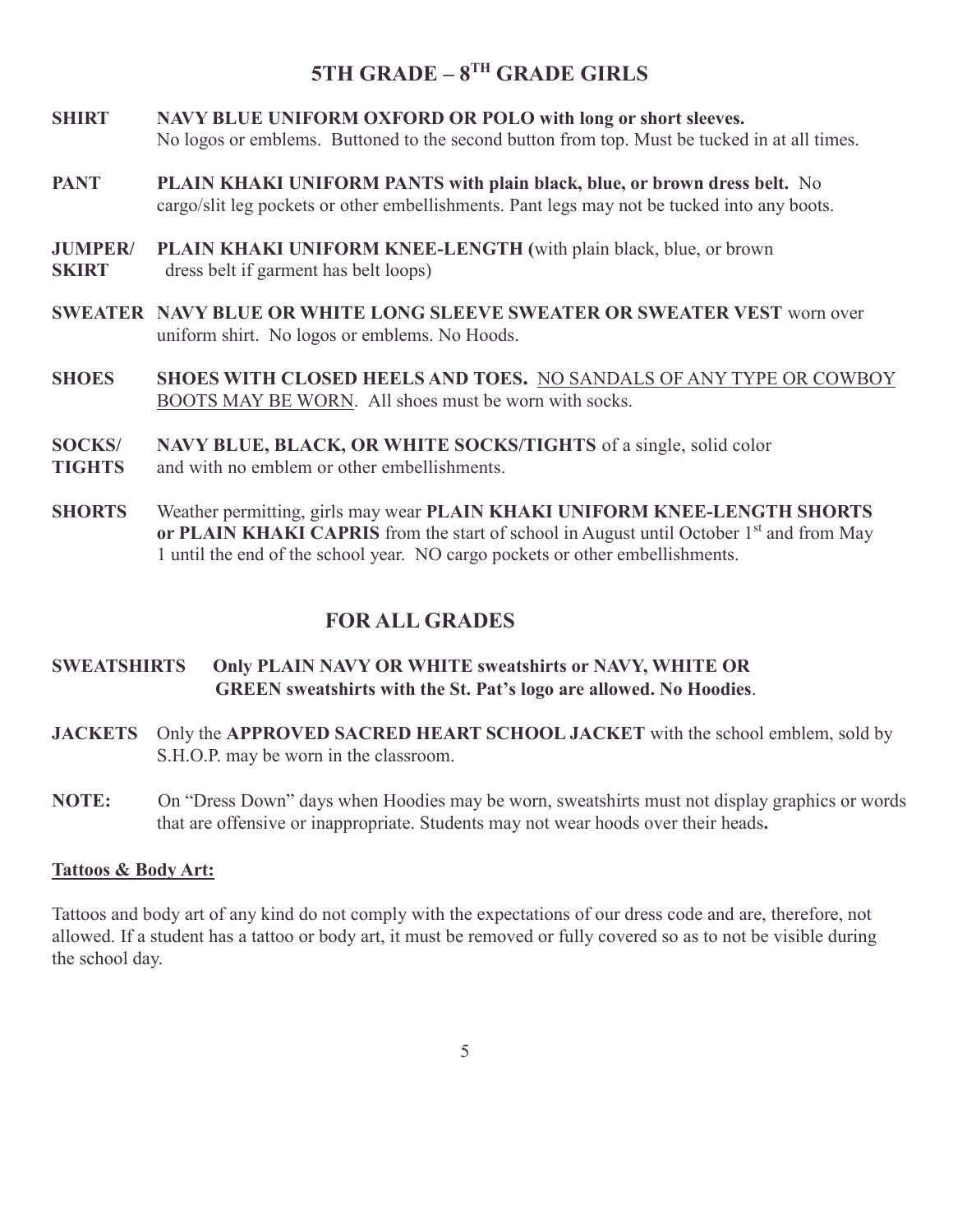## **Athletics:**

The purpose of school-sponsored athletic programs is to teach athletic skills, to foster healthy exercise, to teach fair play and to give enjoyment. Boys and girls are encouraged to participate in available programs.

Specific regulations will be explained more fully in the Student Athletic Policy Handbook. Diocesan, as well as Illinois Elementary School Association Regulations are to be followed. The following are requirements of elementary school-sponsored athletic programs.

- 1. Participation permission forms signed by both parent(s) AND participant.
- 2. Signed acknowledgment of receipt of SHS Athletic Policy Handbook
- 3. Physical examination within six months of the beginning of an athletic season, when required.
- 4. Proof of health insurance coverage (i.e., purchase of school insurance or a notarized proof of other insurance)
- 5. A copy of the child's birth certificate.

To participate in athletics a student must maintain at least a "D" average in all core academic areas. If a student fails to maintain a "D" average in any core academic class at any point during the season, he/she is not eligible to participate in games or team practices. Likewise, a student who receives as "UNSATISFACTORY" grade in an enrichment class will be ineligible to participate in games or team practices.

Ineligibility reports begin after the first week of each new quarter and every week thereafter. Ineligibility reports are made on Friday mornings. One copy of the report is sent to the coach, one to the parents/guardians, and one is kept in the office. The period of ineligibility begins the Monday after the report is made and lasts for one week. If a student is failing one or more subjects for more than three weeks, a conference will be held with the coach, the parents and the principal to determine whether the student should be withdrawn from the athletic program.

Any in-school or out-of-school suspension during the athletic season will result in a loss of eligibility for the next scheduled game.

#### **Bad Weather Procedures:**

# **IF PANA PUBLIC SCHOOLS ARE CANCELLED, SACRED HEART SCHOOL WILL ALSO BE CANCELED.**

## **IT IS IMPORTANT THAT PARENTS AND STUDENTS REFRAIN FROM CALLING THE SCHOOL PRINCIPAL, SECRETARY, OR TEACHERS' HOMES DURING A BAD WEATHER SITUATION.**

Phone lines are needed by school personnel to provide for the safety and well-being of the students. Emergency procedures call for notification of parents directly or by the local radio and TV stations as soon as possible. It is extremely important that the school office has the appropriate emergency phone numbers on file for your children.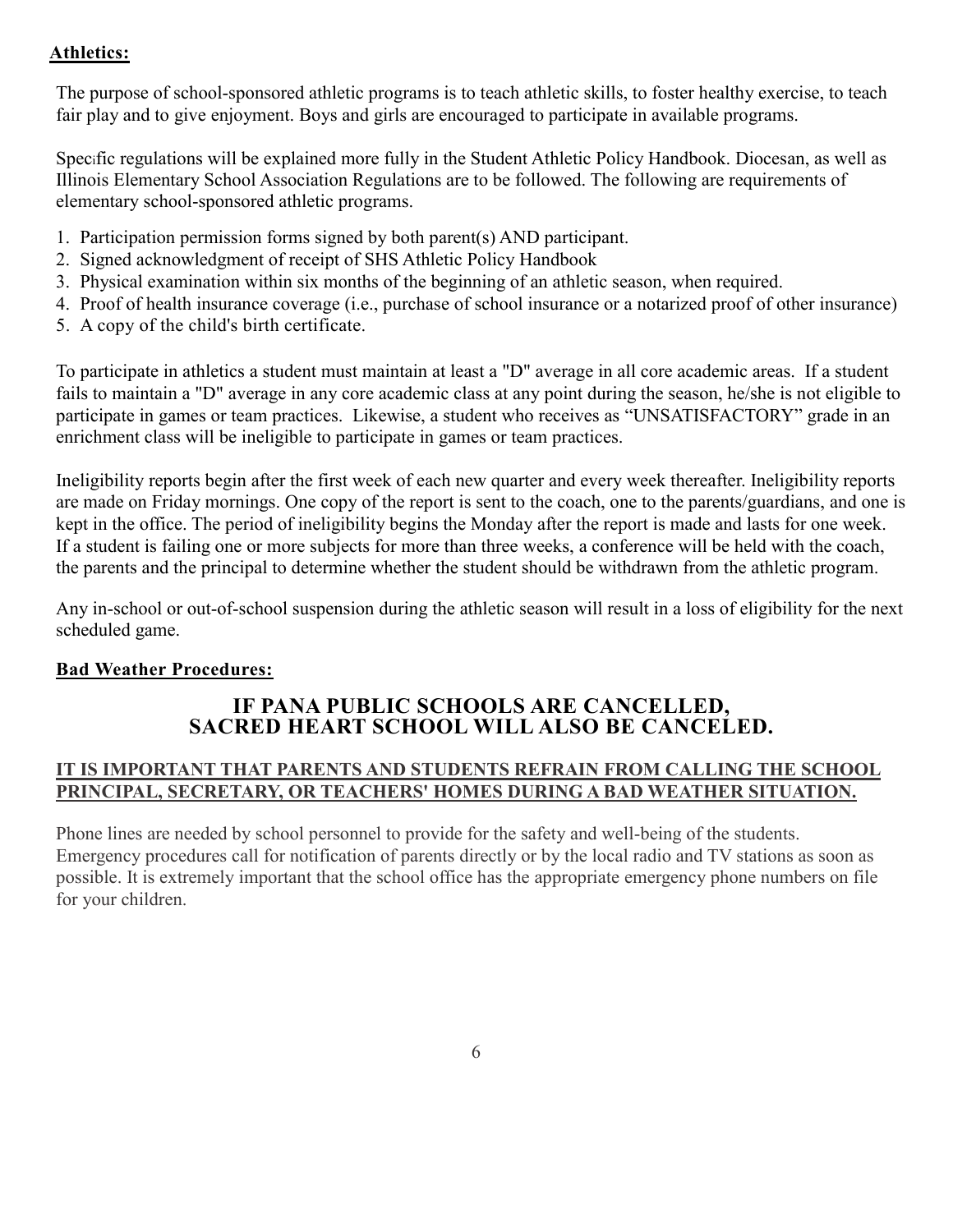#### **Bicycles:**

Students are allowed to ride bicycles to school. If a student rides a bicycle to school, he/she must park the bicycle in the bike rack area that is provided (behind the school building) immediately upon arrival to school. Students ARE NOT ALLOWED to ride their bicycles during the school day or at any other time on the school grounds.

## **THE SCHOOL ASSUMES NO RESPONSIBILITY FOR LOST OR STOLEN BICYCLES.**

We suggest that students buy sprocket locks and use them when their bicycles are parked in the bike racks. Students ARE NOT ALLOWED to borrow any other student's bicycle. Bike riders MUST leave the school grounds with the teacher patrol.

#### **Skateboards/Roller Blades:**

Students are not allowed to bring skateboards or roller blades to school. If a student would bring a skateboard or roller blades to school, the principal will take the item and notify the parents. Sacred Heart School assumes no liability for anyone who violates this policy.

## **Books:**

All books should be transported to and from school in book bags. Students' names should be written on the loan slip inside the book. Children should take care of their schoolbooks, especially the hardback textbooks. Damage done to school property or books must be repaired or replaced and the parent(s)/guardian(s) may be assessed for the cost of replacement.

#### **Conduct/General Behavior Expectations:**

As Sacred Heart School strives to promote a positive self-image it is imperative that each student comes to our school with a good attitude. A student's attitude is the key to academic and personal growth. **Be mindful that parents'/guardians' respect for authority and trust in the judgment of professional staff, as well as your appreciation of the efforts of the school, will be reflected in the attitude of your children.**

In order to provide an environment that is conducive to learning, each student will be expected to show selfcontrol, to respect others, and to cooperate and behave in an orderly manner throughout the school. Students are responsible for following the set of specific classroom management rules and procedures established by each of that student's teachers.

Any behavior problems or concerns should generally be discussed with the classroom teacher before consulting with the principal or the pastor.

#### **Off Campus Behavior:**

Our students represent our school and its mission. Consequently, students are subject to school discipline while at sporting events (as a player or as a spectator), on a field trip, and at public school events as a visitor.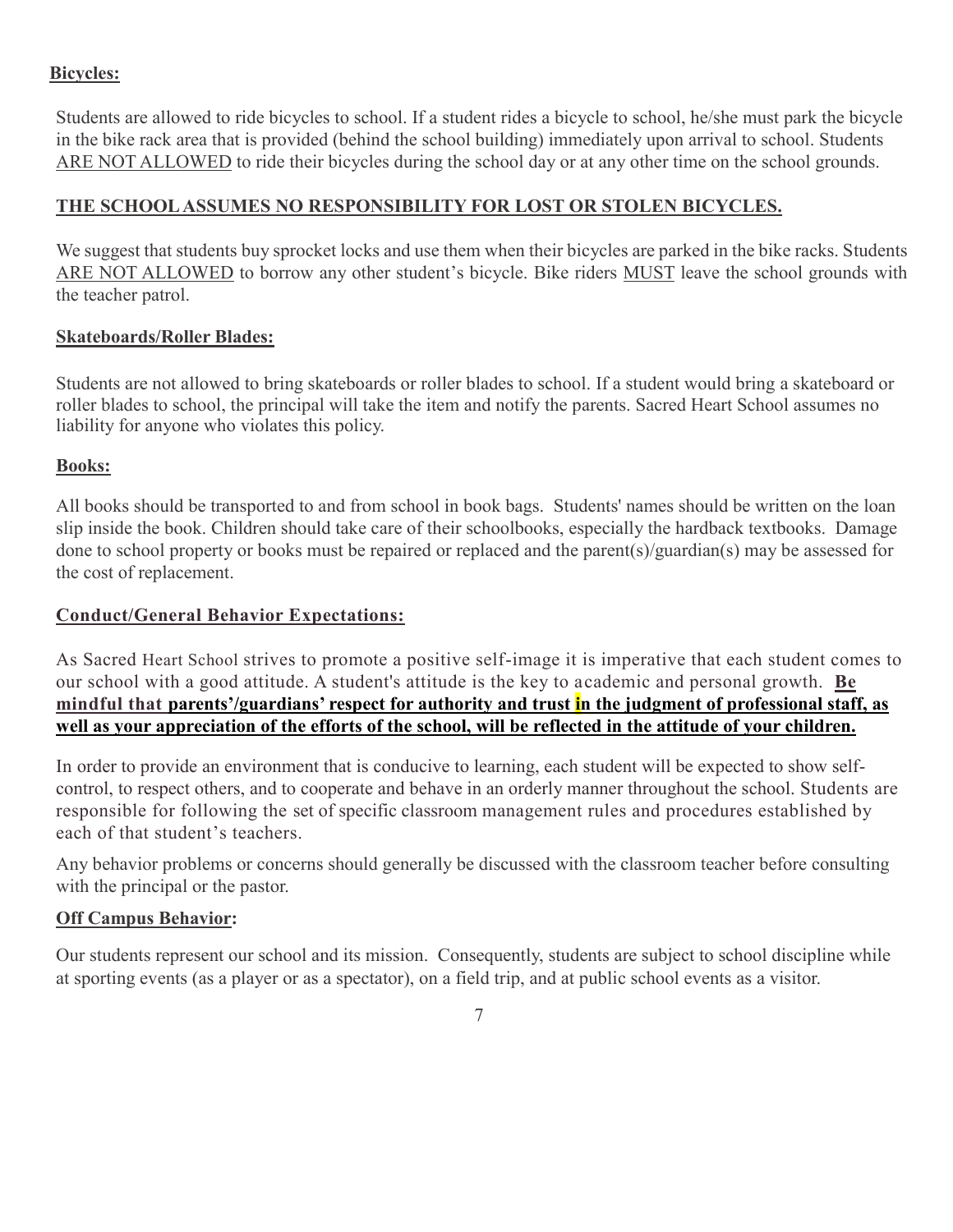#### **Disciplinary Procedures:**

In general, teachers will address student discipline problems, including administering the necessary punishment. If discipline includes an after school detention or a suspension (internal or external), the teacher will be required to submit a disciplinary action form to the principal. Corporal punishment is NOT a part of the disciplinary procedures at Sacred Heart School.

Based on the seriousness of the offense or other extenuating circumstances the teacher may refer the student to the principal for disciplinary action. The principal will request a teacher's report or referral before taking action. The disposition of the case will be made on the professional judgment of the principal, after consulting with the teacher. The principal's decision will be based on the facts of the incident as shown by the report and any first-hand knowledge of the incident.

#### **Aggressive/Bullying Behavior**

Using any form or type of aggressive or bullying behavior or urging other students to engage in such conduct is prohibited. These behaviors include, but are not limited to, the use of violence, force, noise, coercion, threats, intimidation, fear, or other comparable conduct. Consequences for bullying may include verbal warnings, loss of privileges, and in-school and/or out-of-school suspension. Consequences for aggressive or bullying behavior will be determined by the nature and number of infractions. Parents/guardians and/or legal

authorities will be contacted in situations that warrant such notification.

#### **After-School Detentions:**

After**-**school detentions may be assigned by a classroom teacher or by the principal. After school detentions will last for 30 minutes. At the discretion of the teacher or the principal, a student may be required to complete a remediation activity (e.g., writing a letter of apology, clean the boards, etc.) At the discretion of the teacher or the principal, the student may be allowed to work on homework assignments. Additionally, the following rules/procedures apply to after school detentions.

- 1. Bus students MUST arrange alternative transportation.
- 2. PARTICIPATION IN SPORTS OR OTHER AFTER SCHOOL ACTIVITIES DOES NOT EXCUSE A STUDENT FROM DETENTION. Students who participate in after school activities can avoid detentions by obeying the rules.
- 3. Students serving a detention must report to their classroom or the principal's office promptly. Any student not in his/her seat five minutes after the close of school is considered late and MUST SERVE ONE ADDITIONAL DETENTION.
- 4. Students wishing to see a teacher after school for remedial assistance may do so. This takes priority over but is NOT a substitute for a detention. The teacher who assists the student must write a note for the student to give to the principal verifying the extra assistance. The student must serve the detention on the next school day.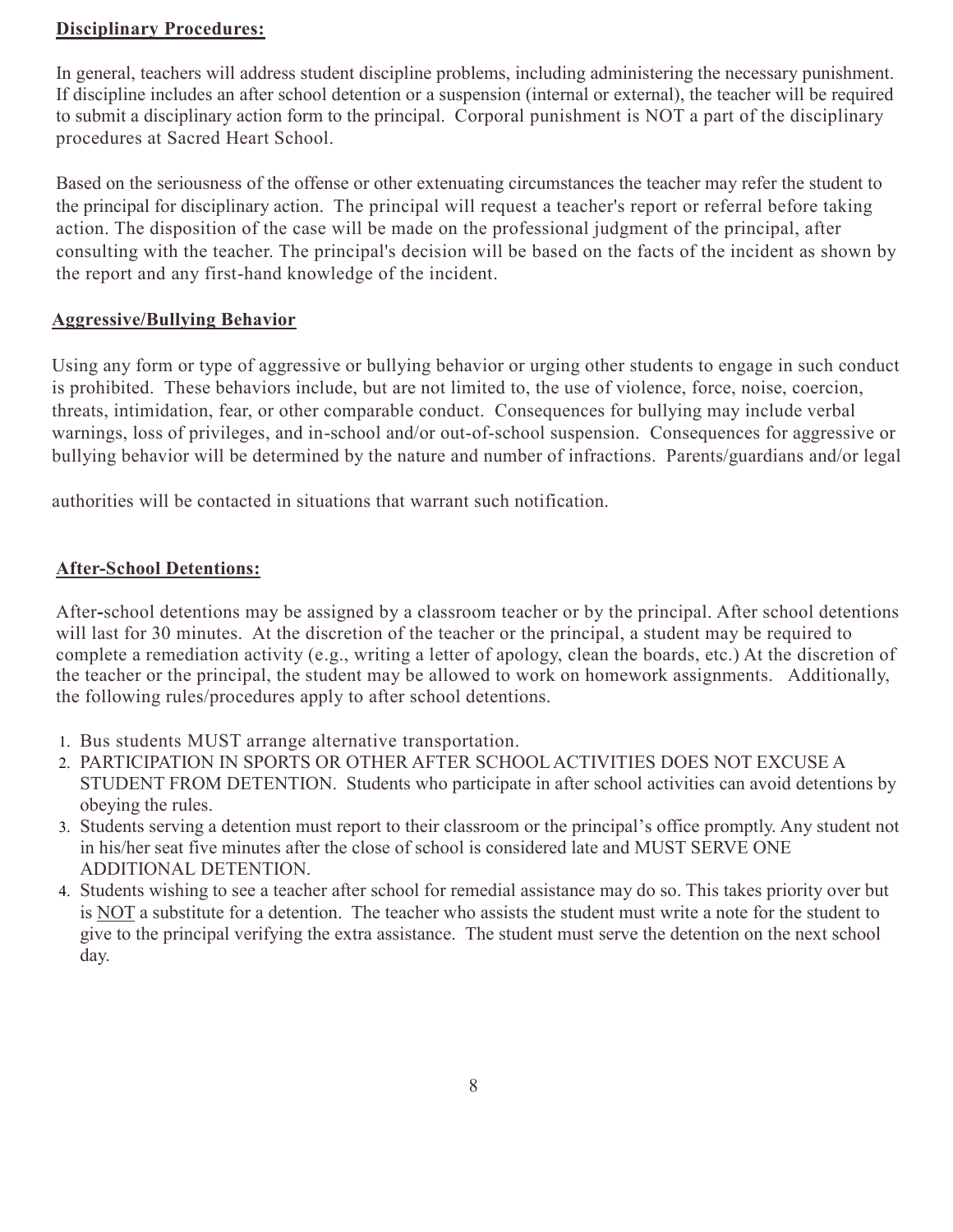#### **In-School Suspension:**

If a student receives three detentions within one quarter, the student will serve an in-school suspension for the third detention and for each subsequent detention. The student will attend school Mass with the principal and then report to the office. The student will **receive a zero on any assignment that was due on the day of the suspension or any test or quiz given in class while the student is serving an inschool suspension.** The student will be able to complete and receive credit for work assigned and completed while in internal suspension. When a student has received an in-school suspension, the parent must confer with the principal before the student will be allowed to return to class.

## **External (Out-of-School) Suspension and Expulsion:**

#### **The following offenses are considered serious offenses and may result in external suspension or even expulsion from school.**

- 2. Possession of drugs, alcohol, or cigarettes on school premises
- 3. Obscene/profane language or gesture, either written or spoken
- 4. Disrespect for teachers, staff members, and/or other students
- 5. Fighting (physical violence or threat of imminent violence)
- 6. Vandalism (e.g. defacing or destruction of property)
- 7. Possession of Weapons (any object that is intended to cause bodily injury or harm, such as knives, guns, firecrackers, etc.)
- 8. Cheating/Plagiarism
- 9. Engaging in any activity that constitutes an interference with school purposes or an educational function

A student should not be externally suspended from school by the principal until there has been a conference with the parent(s) or guardian. Parent(s) will be notified on the same day that a determination is made that a serious offense has occurred. Students who commit a serious offense will be subject to consequences deemed appropriate by the building principal. A parent/guardian must meet with the principal before the student returns to class.

The length of a suspension may not exceed five (5) school days. The date of the suspension and a summation of the parent conference shall be kept on file.

## **NOTE: ANYONE SUSPECTED OF DRUG, FIREARMS OR ASSAULT VIOLATIONS WILL BE REPORTED TO THE LOCAL POLICE FOR THE PROCESS OF SEARCH AND SEIZURE.**

## FOR EGREGIOUS OFFENSES AND/OR DISRUPTIVE BEHAVIOR THAT IS IRREMEDIABLE, THE PASTOR AND THE BUILDING PRINCIPAL WILL DETERMINE EXPULSION.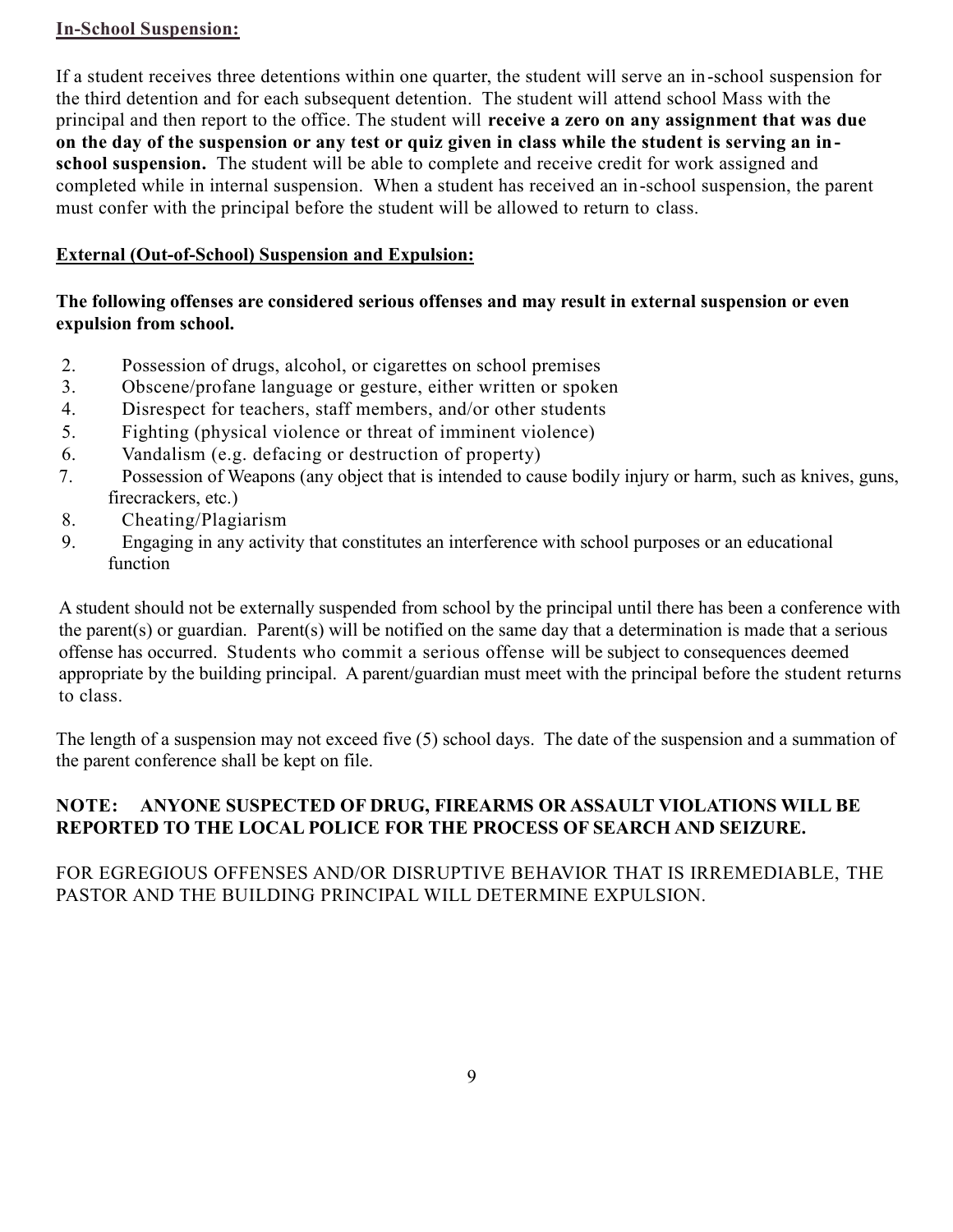#### **General School Rules/Expectations**:

#### Be prompt and prepared

- 1. Come to class on time and with all needed materials.
- 2. Come to class/school with the assignments completed.

## **Respect Authority**

- 1. Listen to authority.<br>2. Follow directions by
- Follow directions promptly.
- 3. Accept responsibility for YOUR behavior.

## Respect the rights of others

- 1. Use the appropriate voice and language.
- 2. Listen to the speaker.
- 3. Accept responsibilities for YOUR behavior.

## Respect Property

- 1. Respect property of others.<br>2. Respect own property.
- Respect own property.
- 3. Use materials and equipment properly.

## Display a Concern for Learning

- 1. Remain on task.
- 2. Allow others to remain on task.

## Display Appropriate Social Skills

- 1. Cope with disagreement, teasing, failure
- 2. Display courtesy and tact.
- 3. Interact appropriately with others.

#### Display Appropriate Character

- 1. Display a positive attitude
- 2. Be productive and on task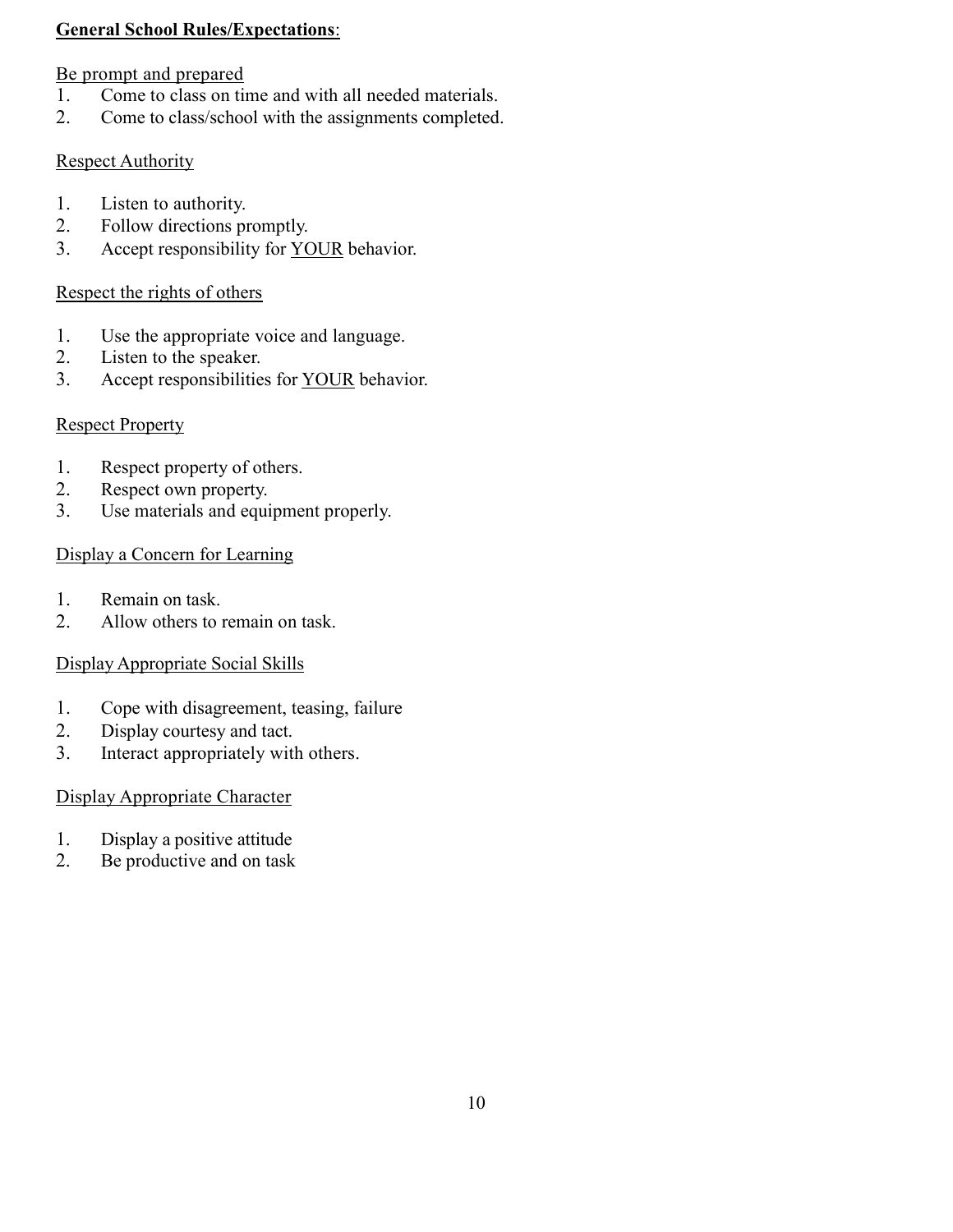#### **Lunchroom Expectations**:

Each student is required to consistently maintain APPROPRIATE social skills, sanitary standards, and safety procedures in the lunchroom.

#### **Lunchroom Procedures**:

- 1. Enter the lunchroom in an orderly manner. Sit down at designated tables until called to be served.
- 1. Proceed through the lunch line in an orderly manner.
- 2. Keep hands, feet, and objects to yourself.
- 3. NO GIVING/EXCHANGING OF FOOD IS ALLOWED.
- 4. Raise your hand for help and DO NOT LEAVE YOUR SEAT WITHOUT PERMISSION.
- 5. NO RUNNING,
- 6. Before being dismissed, clean up YOUR area. Make sure cartons, napkins, and uneaten food on YOUR tray, are thrown away.
- 7. Students are asked to remain quiet until all students are served. Once students are served, students should use their classroom voices.
- 8. Line up quietly. Follow rules of good line behavior.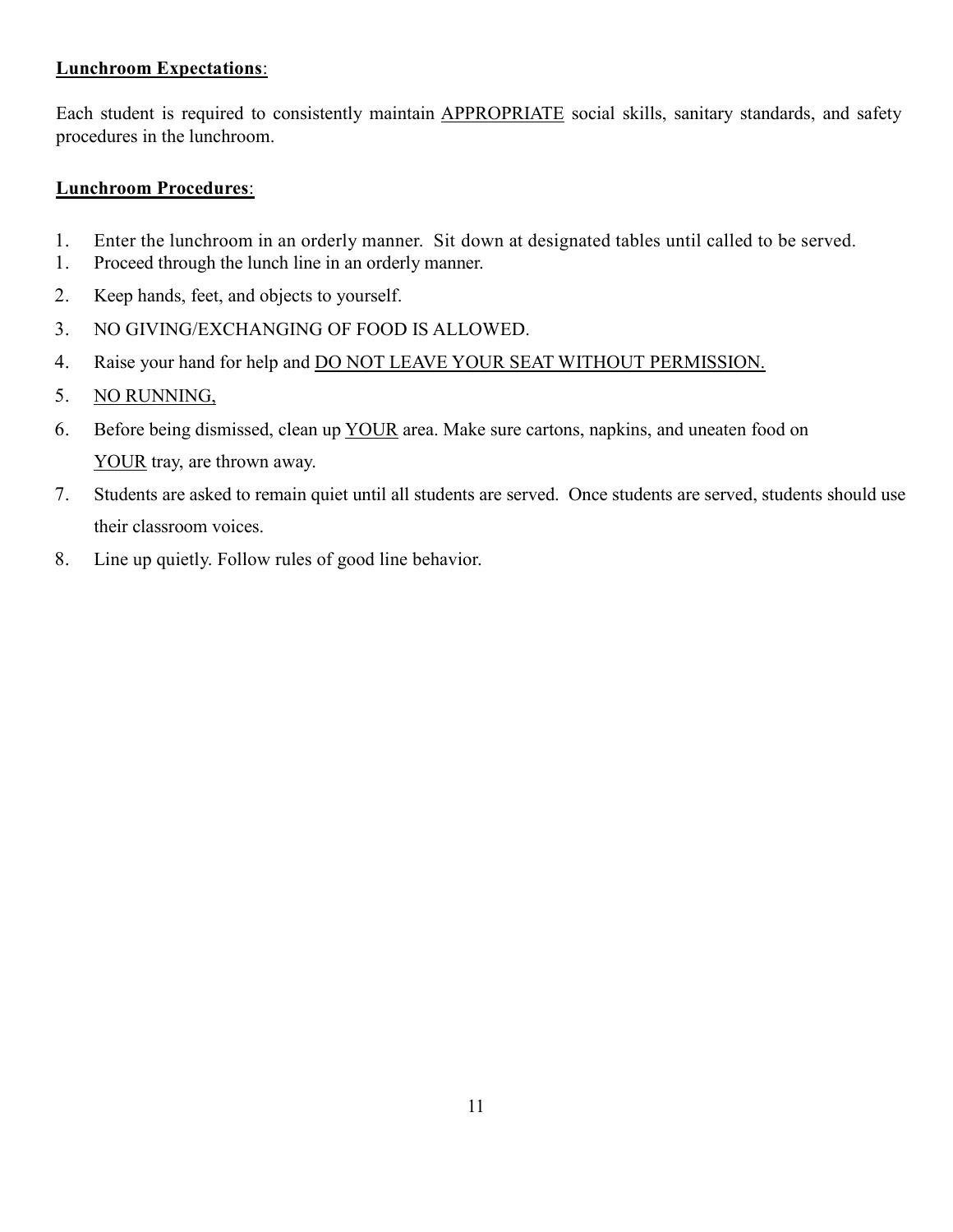#### **Playground Expectations**:

**All students are expected to go outside each day for recess and should dress accordingly.**

## **Students are expected to abide by the following playground rules.**

- **1.** Play in a fair and safe manner.
- **2.** Respect ALL other students**. DO NOT EXCLUDE other students from participation.**
- **3.** Respect and obey ALL adults.
- **4. Play only in the designated playground areas for your grade level**. **Do not play or congregate on the stairs or the grass** (unless directed by the playground supervisor.)
- **5.** Line up properly and promptly.
- **6. Do not retrieve a ball or object that has gone into or across the road. The supervising teacher on duty will assign a student(s) to retrieve the ball or object at the close of recess.**
- **7. Do not throw snow and do not to play or climb on snow piles**.
- 8. **Play only with sports equipment on the playground**. No other toys, trading cards, or electronic devices are allowed.
- **9. STUDENTS ARE NOT TO RETRIEVE A BALL OR OBJECT THAT HAS GONE INTO OR ACROSS THE ROAD. AT THE END OF RECESS, THE SUPERVISING TEACHER ON DUTY MAY ASSIGN A STUDENT Or STUDENTS TO RETRIEVE BALL(S).**

#### **Consequences for playground misbehavior:**

The playground supervisor will determine the consequences for playground misbehavior. Consequences may include time out of recess for individuals or for an entire group.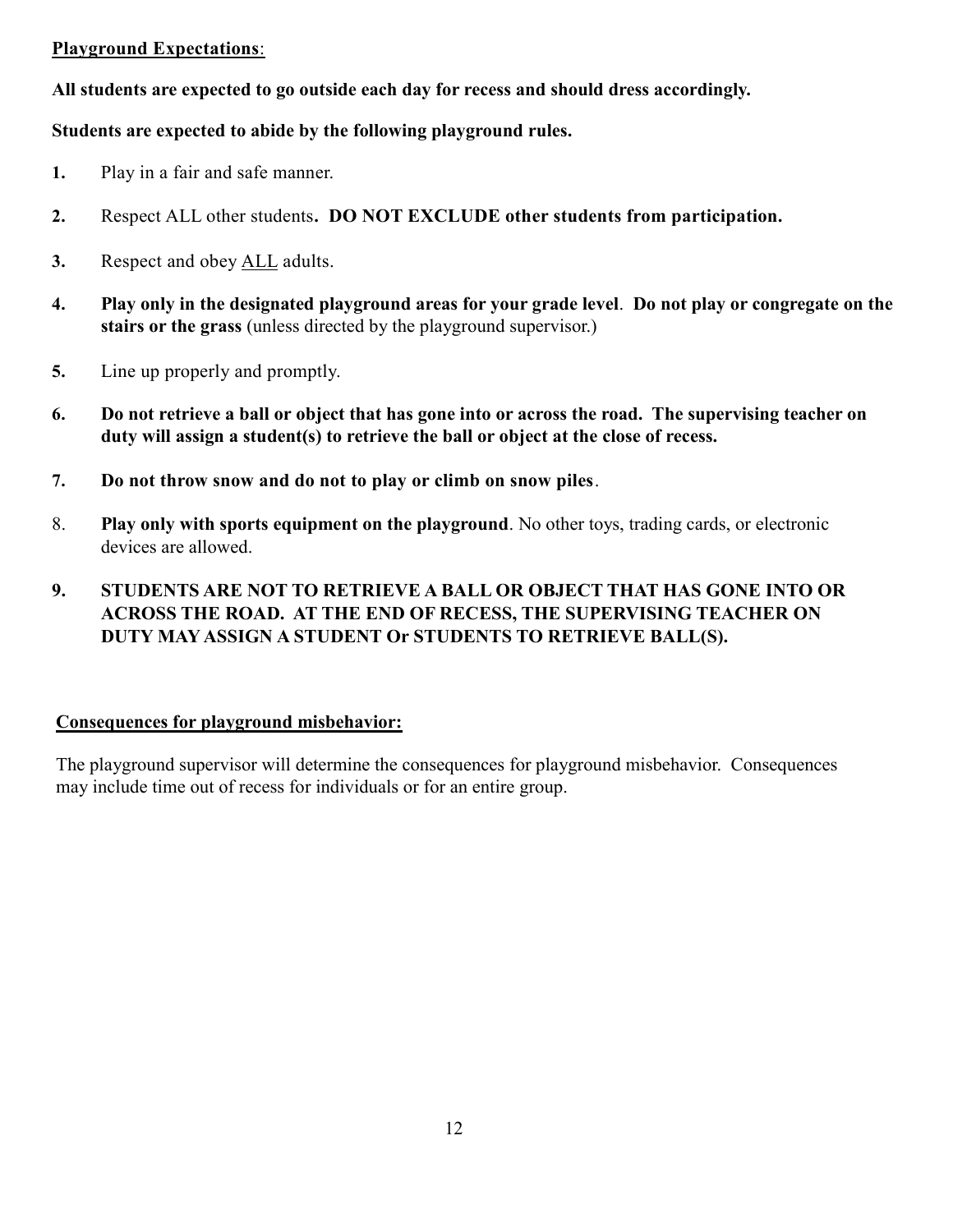#### **Bus Transportation Rules:**

All school bus riders, while in transit or waiting to board or exit, are under the jurisdiction and control of the school bus driver. The bus driver is duly responsible for the safety of both the passengers and the bus. Any behavior on the part of the school bus riders which diverts the driver's attention could result in a serious accident and will not be tolerated.

Types of student behaviors that are considered **UNACCEPTABLE** on the school bus are as follows:

- 1. Yelling
- 2. Eating or drinking on the bus
- 3. Throwing objects in the bus or out the windows
- 4. Use of profane language or gestures
- 5. Deliberate damage to the bus
- 6. Arguing
- 7. Fighting or harassment of other riders
- 8. Extending head or arms out of the windows
- 9. Getting out of YOUR seat.
- 10. Engaging in other behavior which seriously distracts the school bus driver.

#### **Bus Infraction Consequences:**

| *** Continued bus infractions may result in loss of bus privileges |                                                      |  |  |
|--------------------------------------------------------------------|------------------------------------------------------|--|--|
| Third Infraction                                                   | Will result in a minimum of three day bus suspension |  |  |
| Second Infraction                                                  | Will result in bus suspension                        |  |  |
| First Infraction                                                   | May lead to detention or bus suspension              |  |  |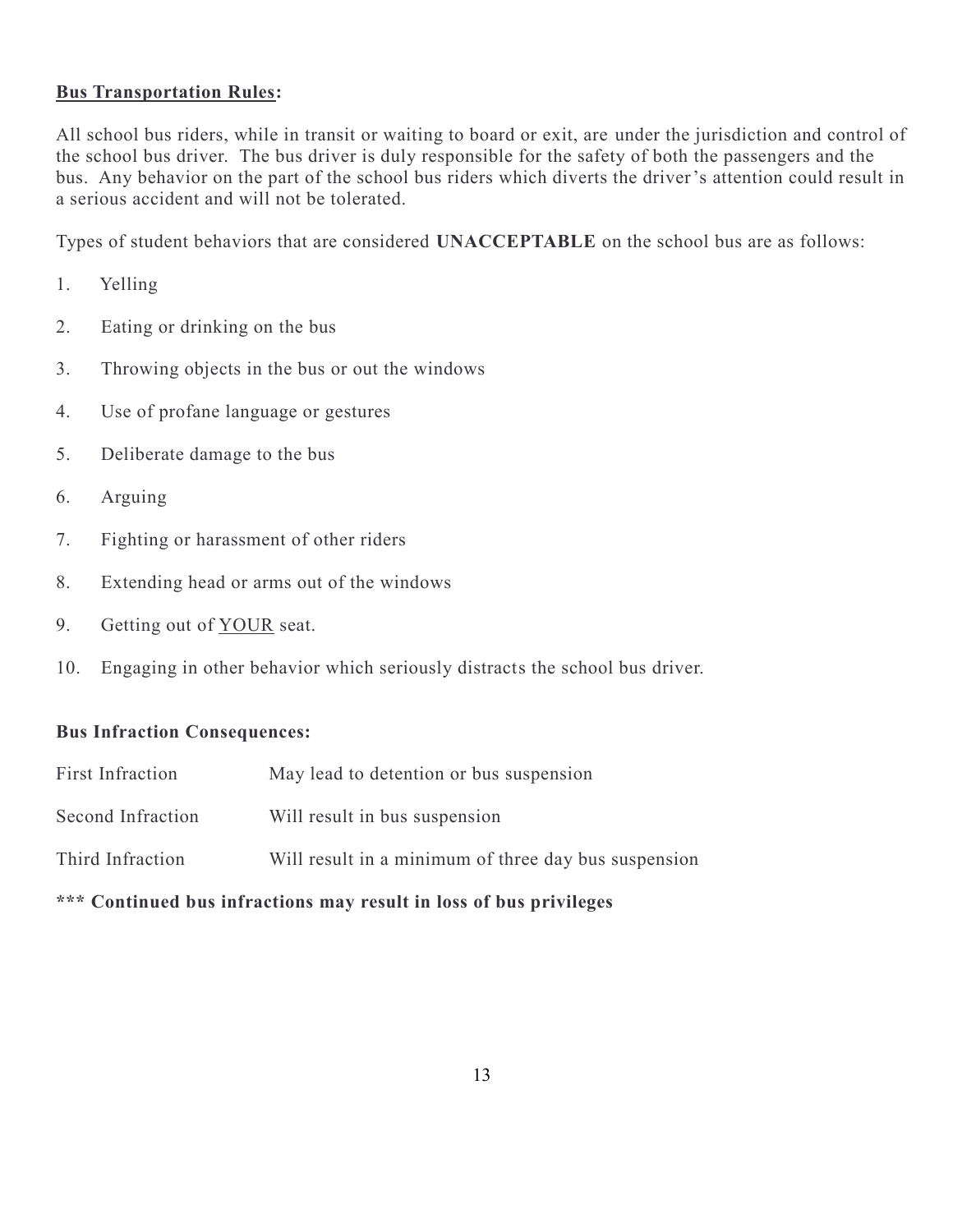## **Report Cards:**

Using the FAST DIRECT Student Management program, parents will be able to monitor grades on assignments, quizzes and tests as grades are posted in the grade book. Each student will receive a progress report at the end of each quarter grading period. The report card shows the progress made academically and also the progress in the character formation of your child. Report cards will be available approximately one week after the nine week grading period comes to an end. If your child has not attained satisfac tory results, it is STRONGLY RECOMMENDED that a parent/teacher conference be arranged rather than trying to settle the problem by telephone. We encourage all parents to meet with our teachers anytime a problem or misunderstanding exists.

Parents wanting to observe in a classroom must get approval from the principal or pastor. Visits must be scheduled with the classroom teacher at least 24 hours before the visit is to take place.

All teachers of Sacred Heart School follow this grading scale for grades  $1 - 8$  (with the exception that  $1<sup>st</sup>$ grade students will not receive letter grades until the second quarter.)

- A 93-100
- B 86-92
- C 77-85
- D 70-76
- F 69 and below

## **Release of School Records**:

Parent(s)/legal guardians have the right to access their student's records. If a parent wishes to review the academic record of his/her child(ren), he/she needs to set up an appointment with the principal and/or the classroom teacher.

Copies of transfer students' records are requested within 14 days of enrollment; the school sends unofficial records of students transferring to other school within 10 day of the request if all fees are paid in full.

Sacred Heart abides by the provisions of the Buckley Amendment with respect to the rights of noncustodial parents. In the absence of a court order to the contrary, we educational interest provide the non custodial parent with access to academic records and to other school-related information regarding the child. If there is a court order specifying that there is to be no information given, it is the responsibility of the custodial parent to provide the school with an official copy of the court order.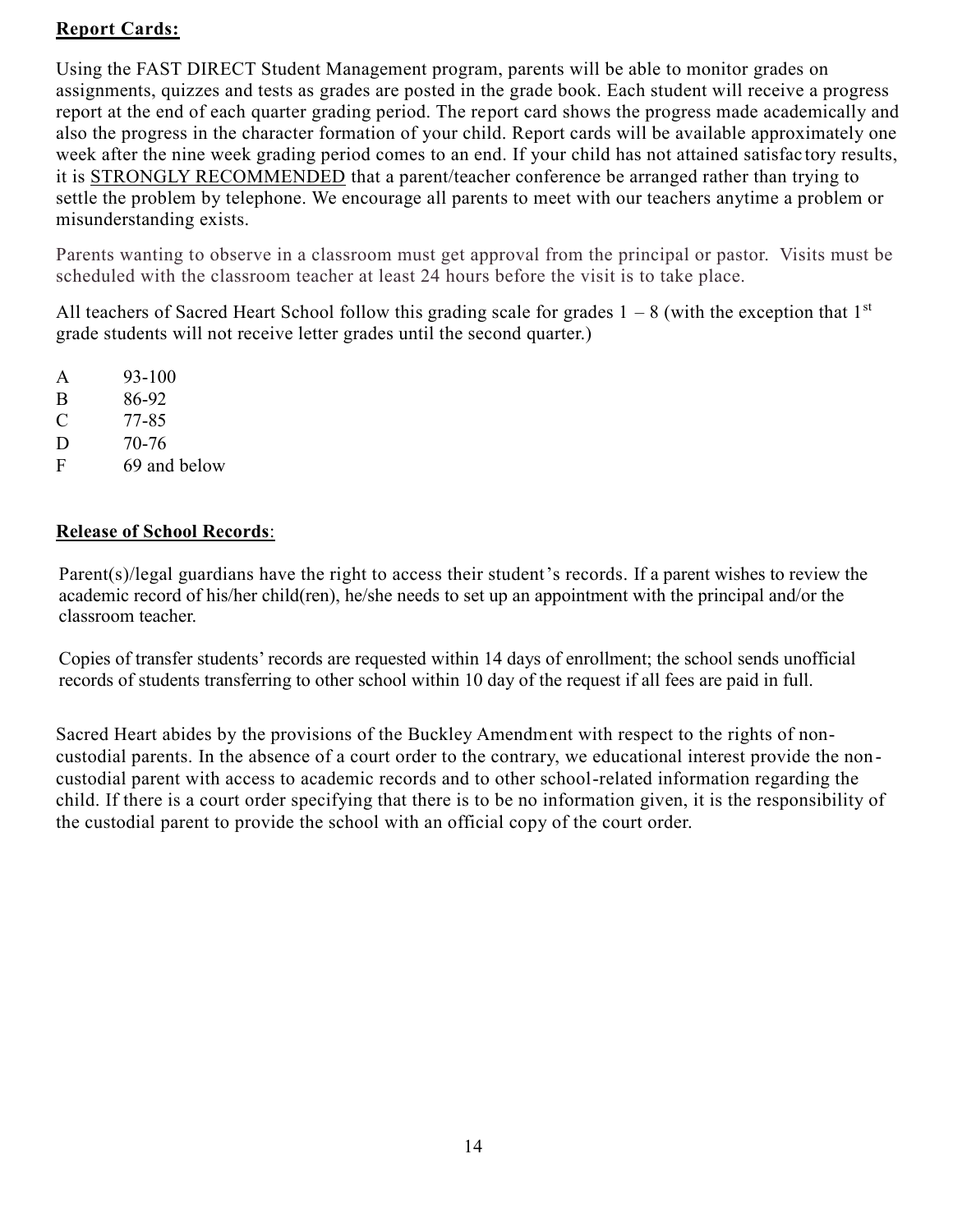#### **Missing Person/His or Her School Records:**

Sacred Heart School shall follow the provisions of Section 5(a) of the Missing Children Records Act (325 ILCS 50/5) which requires each school to have a system in place that flags records requests for any current or former student reported as a missing person by the Illinois State police. The procedure is as follows:

Upon notification by the Illinois State Police of a person's disappearance, a school which the person is currently or was previously enrolled shall flag the record of that person in such a manner that whenever a copy of or information regarding the record is requested, the school shall be alerted to the fact that the record is that of a missing person. The school shall immediately report to the Illinois State Police any request concerning flagged records or knowledge as to the whereabouts of any missing person. Upon notification by the Illinois State Police that the missing person has been recovered, the school shall remove the flag from the person's record.

#### **Testing:**

Sacred Heart School administers the Iowa Assessments to grades  $3<sup>rd</sup>$ ,  $5<sup>th</sup>$  and  $7<sup>th</sup>$  each year and ACRE religion tests to grades 5th and 8th. These assessment help inform curriculum and instruction and provide information on student achievement. Test results for individual students are available to that student's parent/guardian.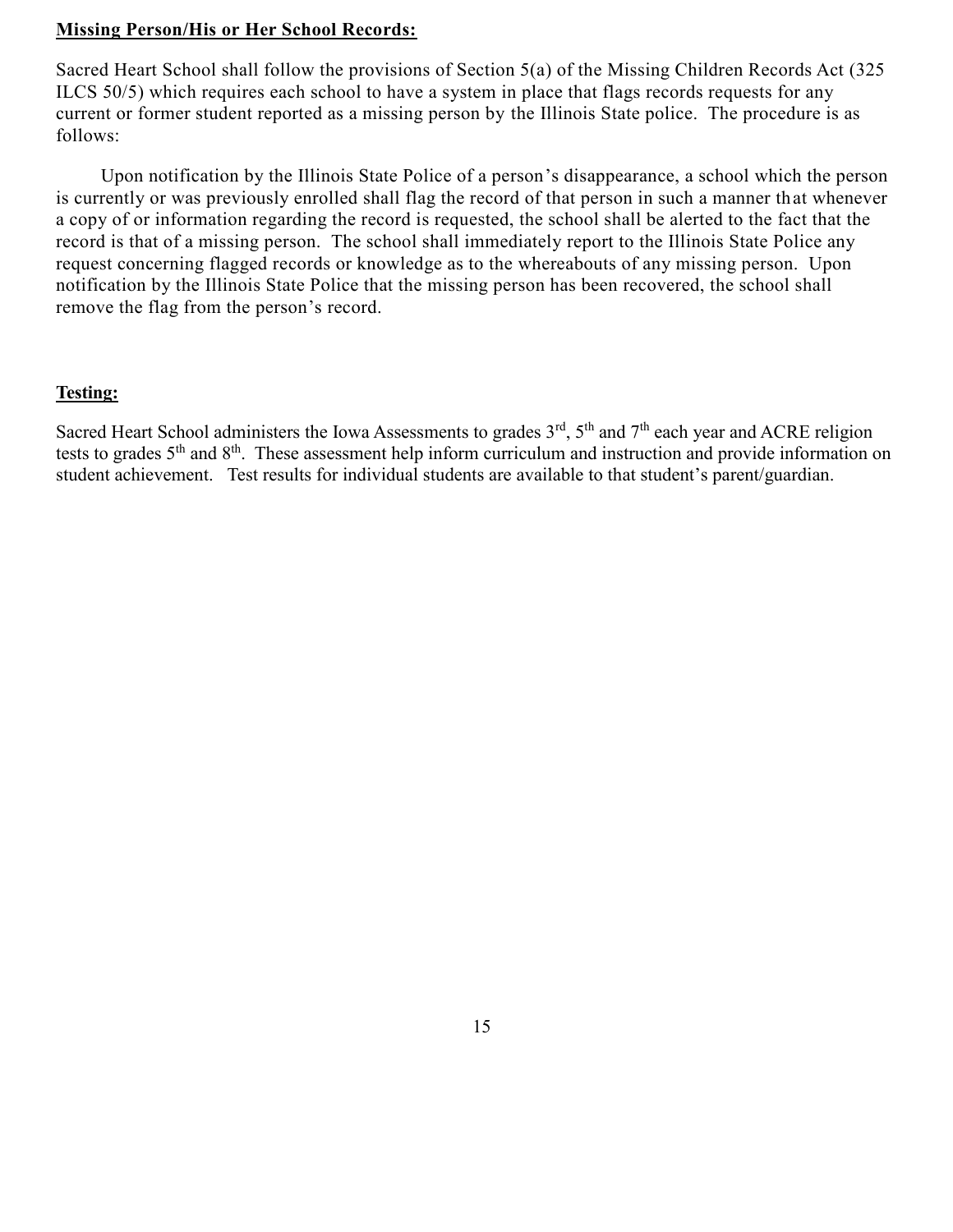## **Homework**:

Sacred Heart School is extremely committed to providing the best Catholic education to your child. With this in mind, your child will receive periodic homework assignments. We suggest that every family set aside **APPROPRIATE** time each evening to do homework. It is strongly recommended that parents set a consistent time/hour to do homework. Based on the child's maturity and degree of mastery, homework sessions may need to be broken into smaller segments. The length of any single session should not last longer than one hour.

## **Late Homework Policy:**

We at Sacred Heart School believe that a strong, positive work ethic is vital to the growth and development of our students. Therefore, we have adopted a zero-tolerance attitude toward late papers.

An assignment is considered "late" if it is not completed at the time it is requested. A student may finish an assignment by the end of the day to receive a late grade (a 20% deduction). In grades 3-8, assignments will not be accepted after the day they are due.

Grades K-2 procedures regarding incomplete work will be left to the teacher's discretion.

#### **Promotion/Retention**:

Promotion to the next grade will be based on academic and emotional readiness as determined by formal and/or informal assessments administered by the classroom teacher, as well as other formal/informal assessments when available.

Parents will be notified of the possibility of non-promotion by the end of the third grading period. A final decision will be made with the parents by the end of the school year.

Retention may be recommended in each of the following situations:

- 1. a student is absent for more than 30 days in a given school year.
- 2. a student in grade K-4 has not yet reached the maturity and/or mastery level needed to do the school work required for a given grade
- 3. a student in  $5<sup>th</sup>$ ,  $6<sup>th</sup>$ , or  $7<sup>th</sup>$  grade receives an overall failing grade in two major subjects within a given school year

An 8<sup>th</sup> grade student who fails two major subjects in his/her 8<sup>th</sup> grade year will not graduate and may not be accepted back at Sacred Heart, at the discretion of the Pastor and the principal.

Upon successful completion of the 8th grade, a student will graduate. Successful completion includes passing the Illinois State Constitution and Federal Constitution tests. Once a student has graduated from the 8<sup>th</sup> grade, he/she will be considered a freshman in high school.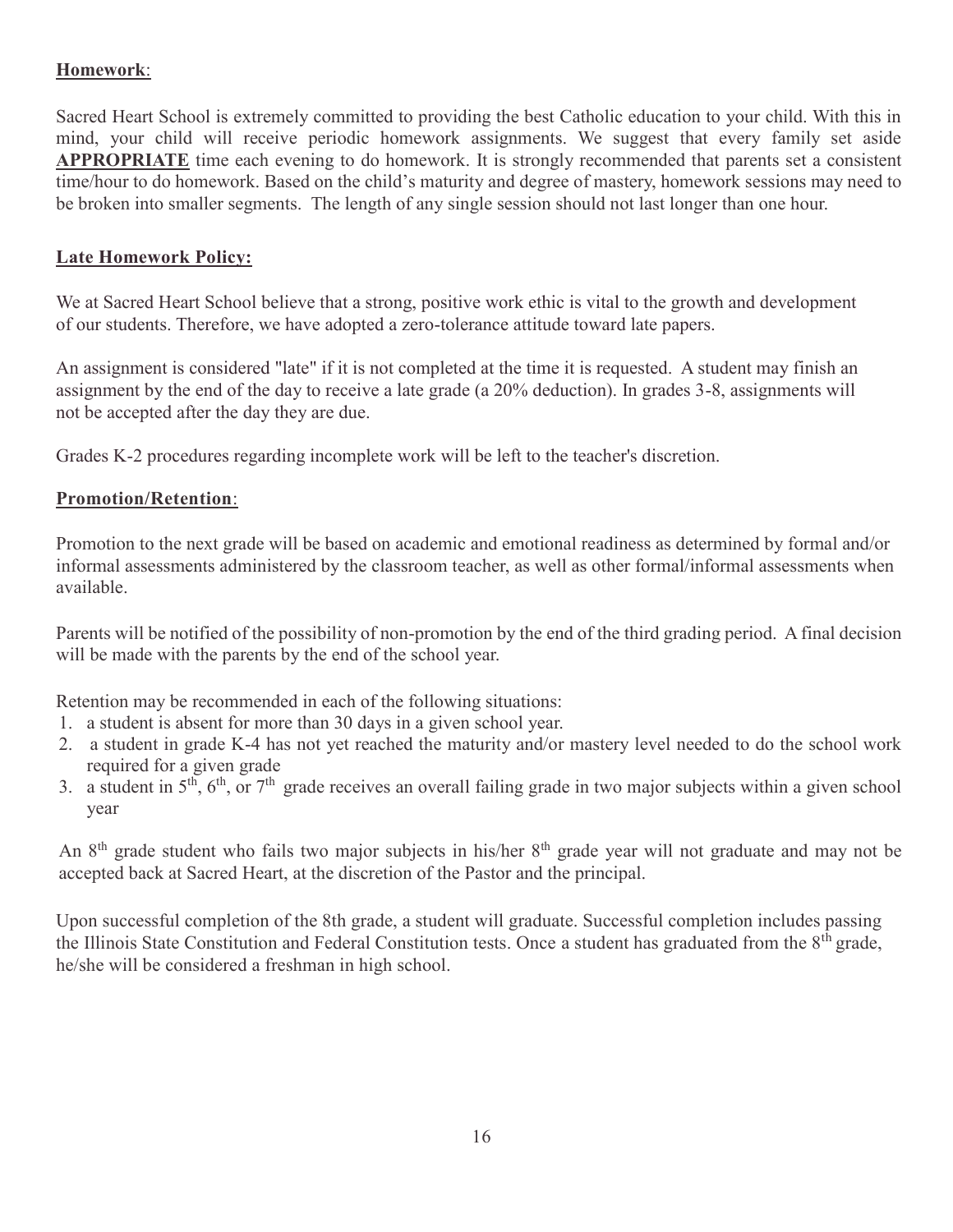#### **Field Trips & Retreats**:

Field trips and retreats are a privilege and not a right. Each teacher plans his or her own field trips with administrative approval. Parents must sign a student permission slip at registration allowing the student to participate on school-sponsored the field trips.

Volunteer drivers must provide a copy of a valid driver's license and proof of automobile insurance. Volunteer drivers, as well as other chaperones must also sign a field trip policy form acknowledging their responsibilities as a driver and/or chaperone. At no time during any field trip is any driver or chaperone to possess or consume alcoholic beverages. Any driver or chaperone must have taken the "Protecting God's Children Class." see attachments - a, b, and c)

#### **Contact Information/School Telephone Usage:**

Please be mindful that messaging students during the school day disrupts classes and therefore, will be kept to a minimum. If it is necessary to send a message to your child on a school day, you MUST contact the school office and a message will be forwarded to the appropriate teacher or the student in a manner that will not interfere with instruction.

In general, students should not be interrupted during school hours by outside calls and messages, EXCEPT in the case of an emergency.

If a parent wishes to contact a classroom teacher, be prepared to leave a message to have the teacher contact you at his/her convenience. Teachers are not generally available to come to the telephone while school is in session. If a parent has a specific concern to discuss with the teacher, an appointment should be set up.

The school telephone is a business telephone. Students will be allowed the use of the school telephone **only in the case of an emergency** or by permission of the teacher or the principal.

#### **Cell Phones:**

Cell phones and other electronic devices should NOT be brought to school. If extenuating circumstances require that a cell phone be brought to school, it must be left in a book bag and silenced or turned off. Any cell phone or other device that is seen or heard will be taken by the teacher and reported to the principal.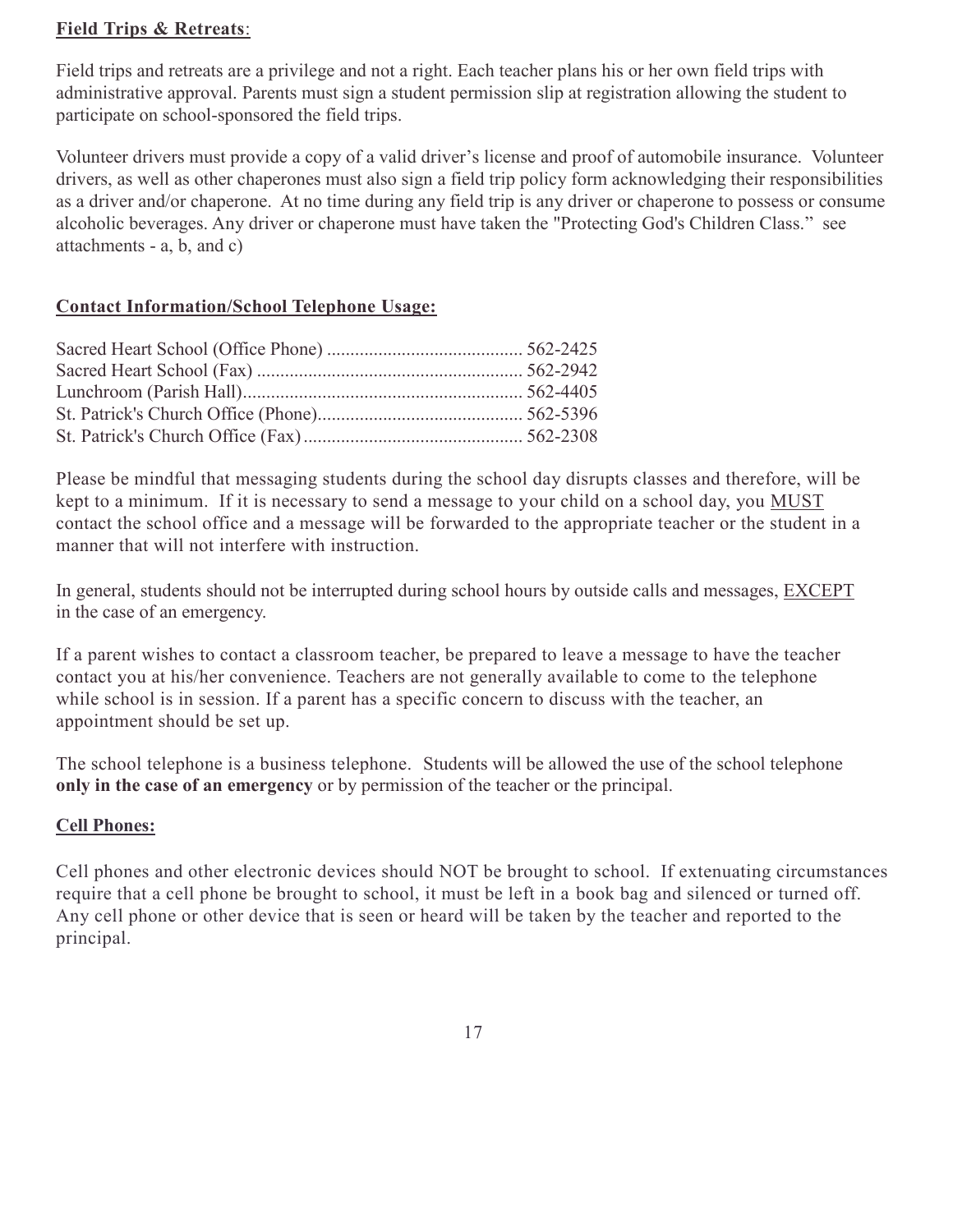#### **Withdrawals/Re-Admission:**

Before a student is withdrawn from Sacred Heart School for any reason, the situation should be discussed with the teacher, principal, and the Pastor. When weighing the decision to withdraw before the end of the school year, be mindful that a mid-year withdrawal may lead to gaps in the scope and sequence of lessons and can be detrimental to student progress.

Once a student is withdrawn, re-admission will be handled on a case-by-case-basis. After applying for readmission the parents will meet with the principal and the Pastor to determine if the student should be reenrolled.

#### **Asbestos:**

Sacred Heart School has an Asbestos Management Plan that is on file in the principal's office and is available during normal business hours in accordance with federal regulations.

#### **Unanticipated Situations and Concerns**:

In the event of a situation or concern not covered by this handbook, the matter will be taken into consideration by the principal. The principal will advise and consult with the Pastor when serious and extreme matters are under consideration.

#### **Financial Policies**:

All Sacred Heart School financial matters are handled at the St. Patrick's Church office.

#### **Tuition**

Tuition for Sacred Heart School will be \$3648 for one child, \$5045 for a second child, and \$6367 for a third for each Catholic family per year. At this time, Sacred Heart School does not charge additional tuition for families with more than three children enrolled. Tuition payments can be made:

- 1. In one annual payment due by July 9<sup>th</sup>.
- 2. In two equal payments due by August  $15<sup>th</sup>$  and January  $15<sup>th</sup>$ .
- 3. Monthly using a statement system or automatic bank draft. 10 months August thru May, the 15<sup>th</sup> of each month.

 Tuition for non-parishioner families will be \$4195 for one child, \$5776 for a second child, and \$7290 for a third child for each family per year. At this time, Sacred Heart School does not charge additional tuition for families with more than three children enrolled. If a family relocates during the school year they will receive a pro-rated tuition refund.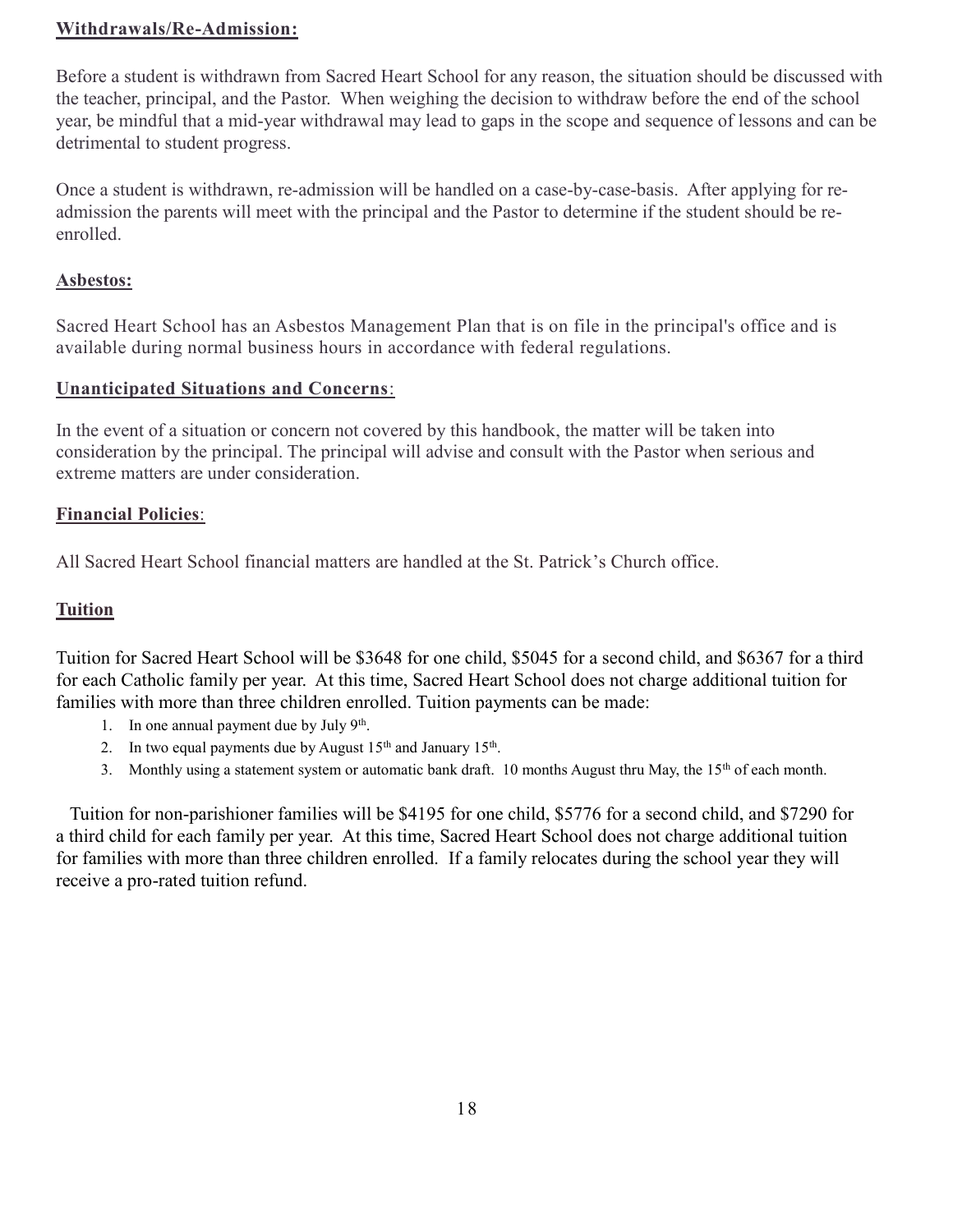#### **Technology & Photo Access**:

For instructional purposes, Sacred Heart School provides access to the Internet and students will have limited access in the classroom and full use of the computer lab. All use of the Internet shall be consistent with the school's technology plan, which includes the goal of promoting educational excellence by facilitating resource sharing, innovation and communication. These procedures do not attempt to state all the required or prescribed behavior by users. However, some specific examples are provided. The failure of any user to follow these procedures will result in the loss of privileges, disciplinary action, and/or appropriate legal action. All parents must sign an Internet authorization form during school registration.

The use of the school's computers and Internet is a privilege, not a right, and inappropriate use will result in a cancellation of those privileges. The technology coordinators and administration will make all decisions regarding whether or not a user has violated these procedures and may deny, revoke, or suspend access at any time.

## **Acceptable Use:**

Access to the school's computers and the Internet must be for the purpose of education or research and be consistent with educational objectives.

## **Unacceptable Use**:

The user is responsible for his or her actions and activities involving the computer and network. Examples of some of the unacceptable uses are as follows:

- \* Using the network for personal emailing, messaging, or other form of personal communications.
- \* Gaining unauthorized access to resources and entities, such as administrative, staff, parent or student accounts.
- \* Unauthorized downloading of software, regardless of whether it is copyrighted
- \* Accessing, submitting, posting, publishing, or displaying any defamatory inaccurate, abusive, obscene, sexually oriented, threatening, racially offensive, harassing or illegal material.
- \* Using the network for illegal activity, including violations of copyright or other contracts, or transmitting any material in violation of any U.S. or State regulation.
- \* Downloading copyrighted material for other than personal use.
- \* Using the network for private financial or commercial use.
- \* Wastefully using resources, such as file space.
- \* Invading the privacy of individuals.
- \* Using another user's account or password
- \* Posting anonymous messages
- \* Using the network for commercial or private advertising.

\* Using the network while access privileges are suspended or revoked.

Before using the Internet, it is required that all parents and students sign the Authorization for Internet Access form. The form refers to the terms and conditions mentioned above. Once completed, this form gives permission for the student to access the Internet at times scheduled by the staff of Sacred Heart School.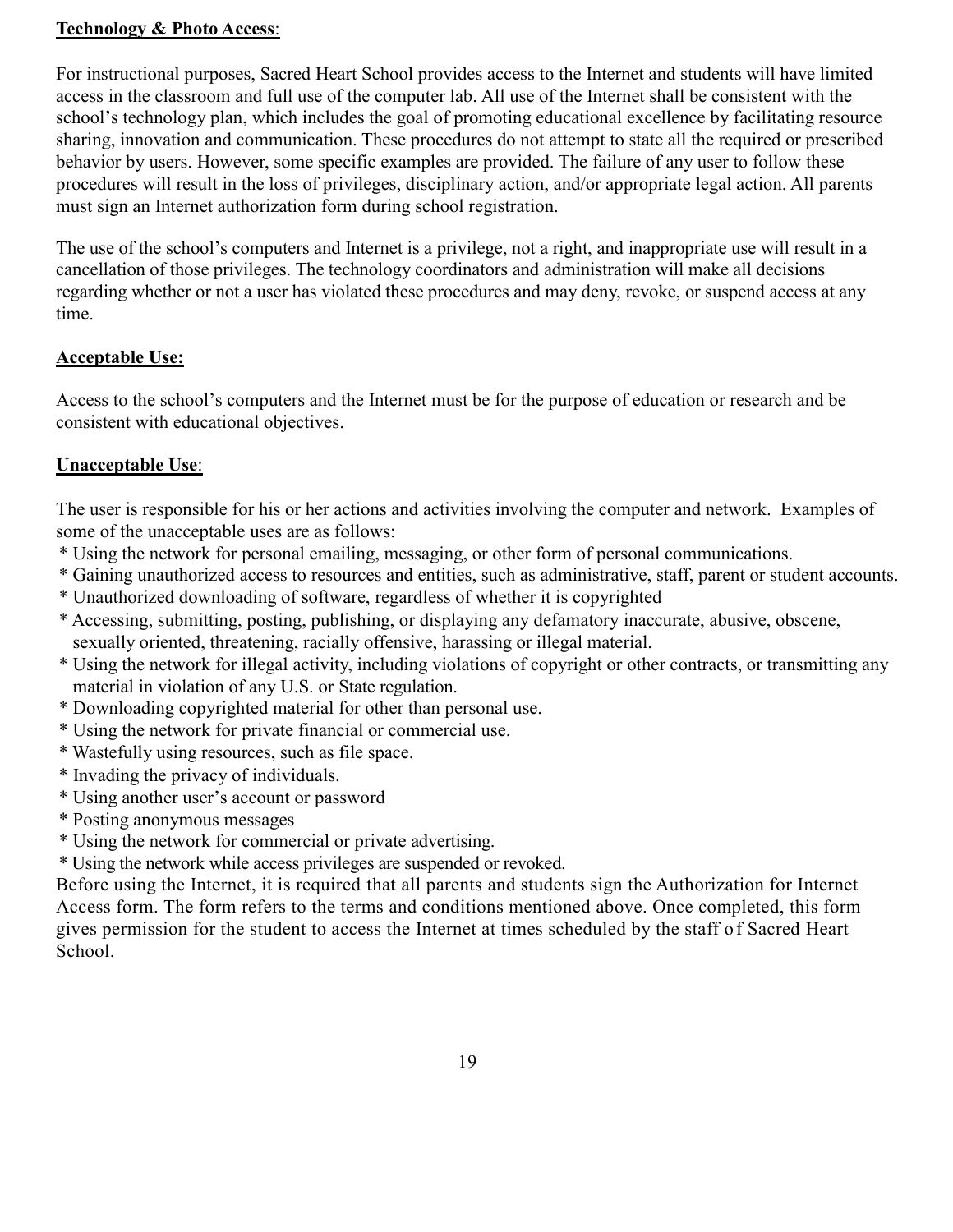#### **Wellness Policy:**

The Wellness Policy is available in the school office upon request. Any person interested in participating in the review/updating process of the Wellness Policy may contact our school office.

#### **Student Supplies Inspection**

Toxic art supplies are not used in grades K-6<sup>th</sup>. Art supplies containing toxic substances are not used in  $7-8$ <sup>th</sup> unless the materials are properly labeled according to statute. Protective eye devices are worn when participating in an activity that requires them.

#### **Supportive Services:**

Students who need additional help are evaluated on a case-by-case basis. Sacred Heart students can be referred for screening and may be eligible to receive Title 1 services in mathematics and reading provided through Pana CUSD #8. A parent or teacher can request a Teacher Consultation team meeting through NPT (Nokomis Pana Taylorville Coop) to allow parents, staff and special educators to brainstorm strategies that might benefit a struggling student. Additionally, the Teacher Consultation team, in cooperation with the parent(s) or guardian(s), can request that a student be formally evaluated to determine whether a learning disability exists and/or to determine instructional modifications.

#### **Parent Teacher Conferences:**

Scheduled parent-teacher conferences are to be held in both the Fall and Spring. The parent/legal guardian, teacher or principal may request additional conferences.

#### **Safe Environment**

Our Catholic School is mandated by law to report all incidents involving a firearm, either present or visible, that occurs on school property. Similarly, all incidents of violence/attacks on school personnel will also be reported to law enforcement officials. In addition, notifications of these incidents will be made to the Illinois State Board of Education through the Student Incident Reporting System (SIRS). "All threats are to be taken seriously and investigated. If after investigation the Principal deems it warranted, the school may require a student who threatens others through words or actions to be removed from school and not permitted to return until a psychologist or psychiatrist indicates in writing that it is safe for both the student and others in the school for the student to return to school."

#### **Additional Parent Information:**

Information regarding the Sacred Heart Organization of Parents (SHOP) is available during school registration.

**Newborn Infant Act:** Our students will be informed of the parameters of the Abandoned Newborn Infant Protection Act during health, religion, etc.....class during their  $8<sup>th</sup>$  grade year.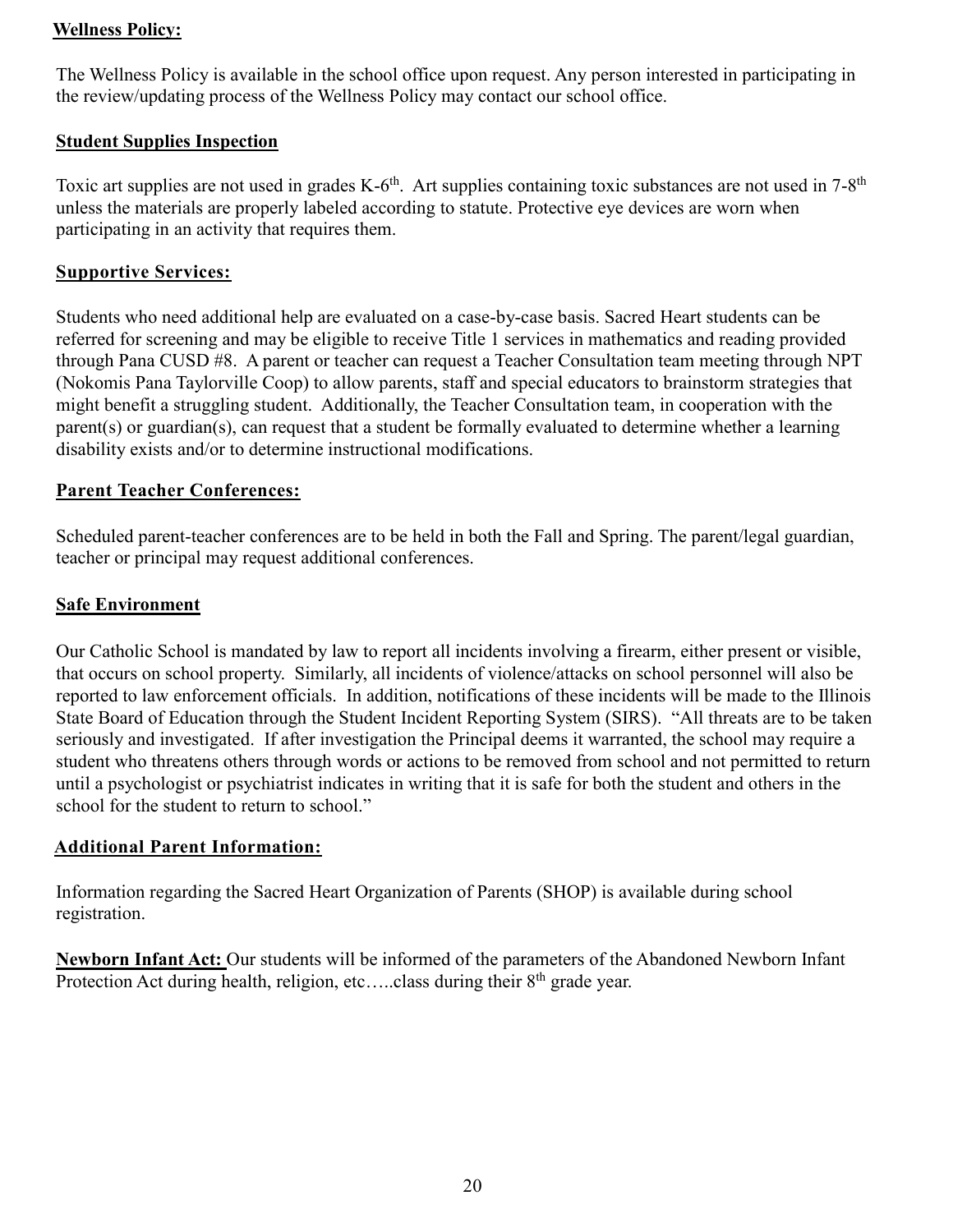## **HEALTH POLICIES**

**Blood Borne Pathogens:** A control plan for blood borne pathogens is on file in the school office.

**Prescription Medications:** Written order from the physician and written request from the parent/guardian for the school to comply with the physician's order is required. Medication must be brought in the original container appropriately labeled by the pharmacy or physician. Only the Principal or her designee will be allowed to dispense medications. The school has notified parents in writing that the school and school personnel incur no liability for injuries occurring when administering these medications. (Asthma, Epinephrine Injectors, Opioid Antagonists, Glucagon & Medical Cannabis). The school district has adopted a policy for the administration of a medical cannabis infused product to a student who is a registered qualifying patient. This policy allows parents or other designated caregiver to administer the product subject to the restrictions outlined in 105 ILCS 5/22-33. This policy allows the self-administer of the product under the supervision of the school administrator or nurse.

**Physical Exams:** Physical exams are required by the Illinois State Board of Education are required by October 15 of all new students and students entering Kindergarten and Grade 6. Proper documentation of physical exams is required for all students prior to their participation in sports practices and events.

**Immunizations:** The School Code of Illinois, Chapter 122, Public Act #89-618, Section 27-8.1 states that every child (K-12) shall present or have presented "proof of having received immunizations against preventable communicable diseases as the Illinois Department of Public Health shall require. " The Illinois School Code further states that if "a child does not comply by October 15th, the school authority must exclude that child from school until such time as the child presents proof of having received those required immunizations which are medically possible to receive immediately." Also, any student entering Kindergarten should have proof of the varicella vaccine or proof of having the chicken pox. This law reaffirms the principle-upheld in several decisions guaranteeing a child the right to obtain an education in a healthful disease-free environment of the local school authority.

**Dental Exams:** The end of the school year requires dental exams as required by the Illinois State Board of Education for students in Kindergarten, Grade 2, and Grade 6. Report cards will be withheld for students who have not turned in the proper forms signed by a dentist.

**Eye Exams:** Eye examinations are required for all Kindergarten students and any student not previously attending school in Illinois.

**Communicable Diseases:** The principal shall notify the Department of Public Health when a student is sent home because of suspected communicable disease. In case of absence due to communicable disease, a release card from the Department of Public Health or a letter from the family physician indicating that the Health regulations have been fulfilled must be presented when the student returns to school.

**Head Lice/Nit Policy:** If it is discovered that a child has lice/nits, a parent or guardian will be called and the child may be sent home to receive treatment. Once the child had been successfully treated, he/she will be able to return to school after a nurse/doctor has cleared the student with a note for the school office. When head lice/nits are discovered, a letter/email will be sent home informing the parents of other students in that building, so that they are aware and able to check and treat their own child if necessary.

**Aids:** Students with AIDS who are enrolled or who are seeking enrollment shall be permitted to attend school and/or parish Religious Education Programs. The pastor, appropriate administrators, physicians and other professional personnel should individually evaluate students who are known to have AIDS in order to determine if their behavior or condition poses a high risk or spread of the disease. Purpose of evaluation is to prepare a specific plan for the education and care of the student.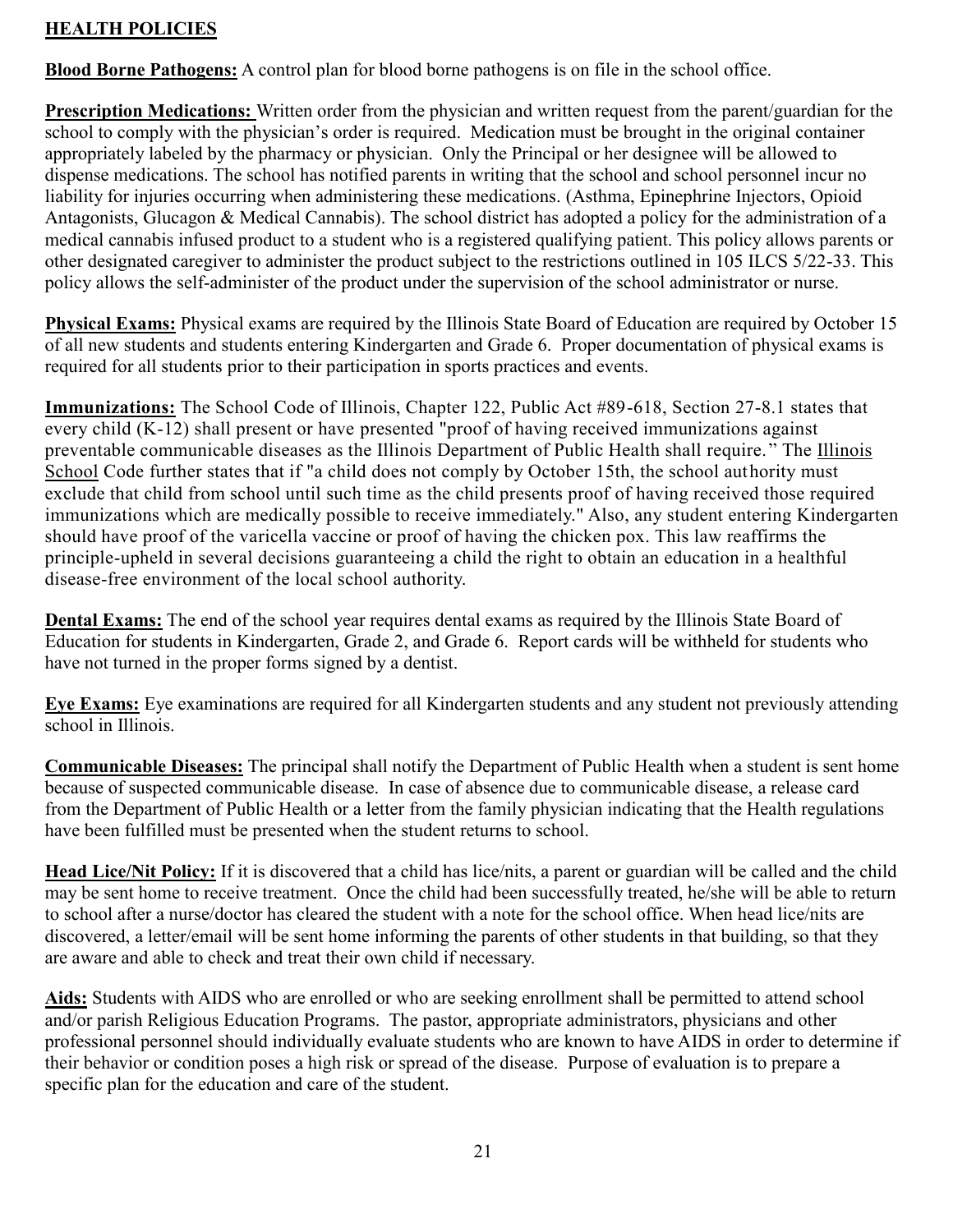#### **Weapons/Threatening Behavior/Attacks on Personnel**

This policy addresses the use of weapons, threatening behavior, threatening words, or actions that threaten the health or safety of the students, staff, volunteers and visitors. All threats against the health or safety of others are not allowed and will be taken literally. Off handed joking or remarks are inappropriate and will also be taken seriously. Law enforcement authorities will be contacted immediately after the occurrence of the attack and to the Illinois State Police's Illinois Uniform Crime Reporting Program no later than 3 days after the occurrence of the attack. Note that reporting through the Uniform Crime Reporting Program does not satisfy the requirements to report the incident to local law enforcement authorities as well. 105 ILCS 5/10-21.7. The following process will be used to address these serious violations of school policy.

- 4. A suspension may be appropriate to ensure the health and safety of the students, staff, volunteers and visitors. The student will remain suspended until the violation has been investigated.
- 5. The violation will be fully investigated to determine the truth fullness of the allegation or action.
- 6. The principal will interview the person(s) involved in the presence of at least on observer. In the principal's absence the pastor will fill this role.
- 7. If deemed appropriate, a conference will be requested with the parent(s) or guardian of the person(s) involved.

#### **Police Questioning**

When students become involved with law enforcement officers, the officer is to be requested to confer with the student he/she is not under the jurisdiction of the parish/school if this can be arranged. The following steps shall be taken to cooperate with the authorities:

- 1. The officer shall properly identify him/herself
- 2. The parent(s) or guardian shall be notified immediately and informed of the intent of the law enforcement authorities.
- 3. The student's parent(s) or guardian have(has) a right to be present if the conference is held in the parish/school.
- 4. If the student's parent(s) or guardian cannot be located, authorities are not to confer with the student unless they produce a warrant.
- 5. If there is a warrant or if it is impossible for the parent(s) or guardian to be present and they request it, the administrator should be a witness to the conference held in the parish/school.